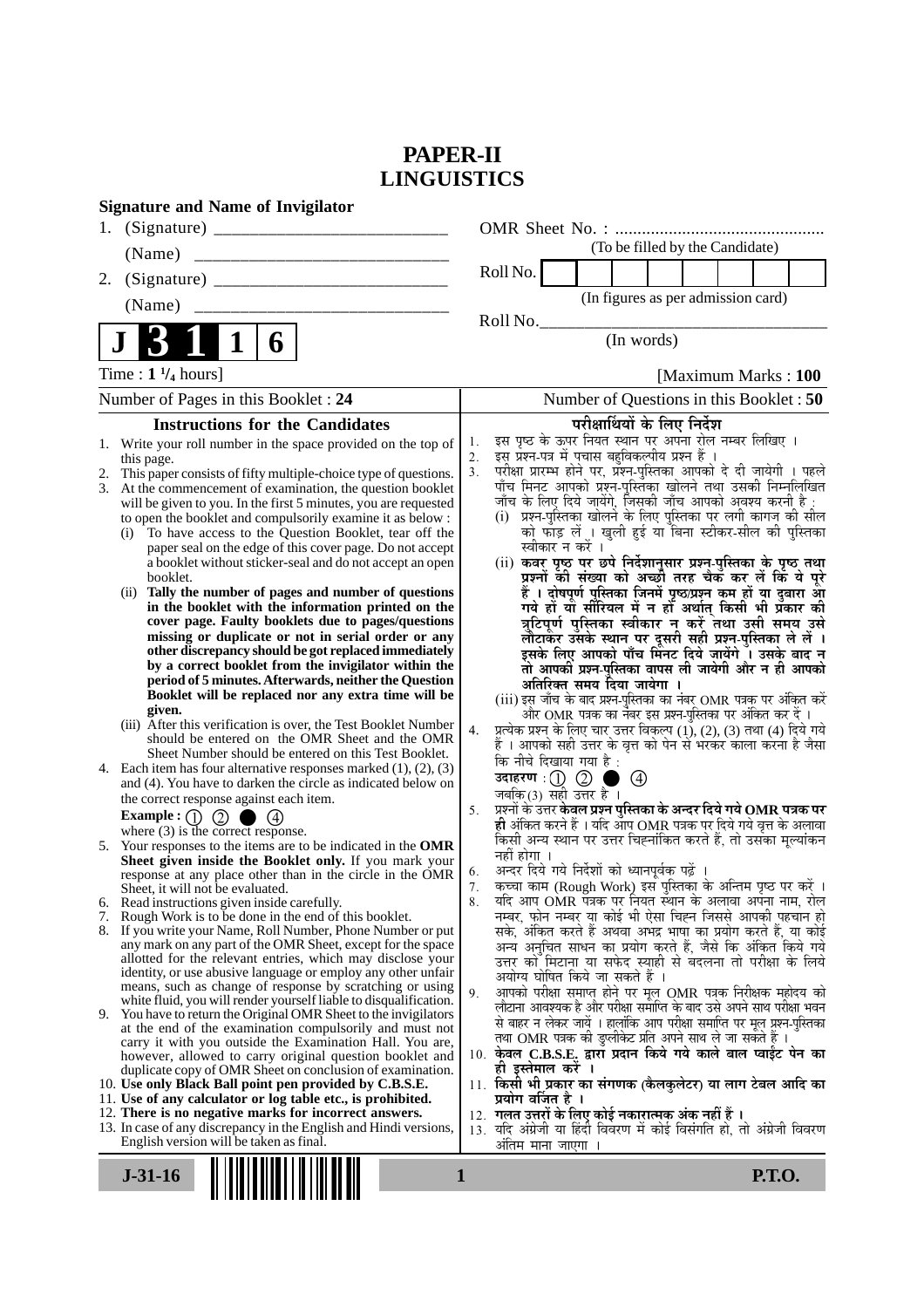### **LINGUISTICS**

#### **Paper – II**

- **Note :** This paper contains **fifty (50)** objective type questions of **two (2)** marks each. **All** questions are compulsory.
- **1.** No particular linguistic form is naturally associated with any particular meaning, and the pairing that exists for meaning in each case is
	- (1) Universal (2) Sound-induced
	- (3) Arbitrary (4) Meaning-induced
- **2.** A property of human language whereby it can be used to refer to contexts removed from the immediate situation of the speaker is called
	- (1) Arbitrariness (2) Double articulation
	- (3) Displacement (4) Complementarity
- **3. Assertion (I) :** When linguists speak of rules, they are not referring to prescriptive rules.

**Assertion (II) :** Linguists try to formulate rules when they analyze language, rules that describe the actual language of some group of speakers and not some hypothetical language that speakers "should" use.

#### **Codes :**

- (1) Both (I) and (II) are false. (2) (I) is true, but (II) is false.
- (3) (I) is false, but (II) is true.  $(4)$  Both (I) and (II) are true.
- **4.** Any language with a reasonably large number of speakers will develop
	- (1) into a homogenous system with no varieties to emerge.
	- (2) into regionally or socially distinctive varieties of language, identified by a particular set of words and grammatical structures.
	- (3) into an artefact.
	- (4) into a restricted code.
- **5.** Words that sound alike are called
	- (1) Homographs (2) Homonyms
	- (3) Homophones (4) Homorganic

**Paper-II 2 J-31-16**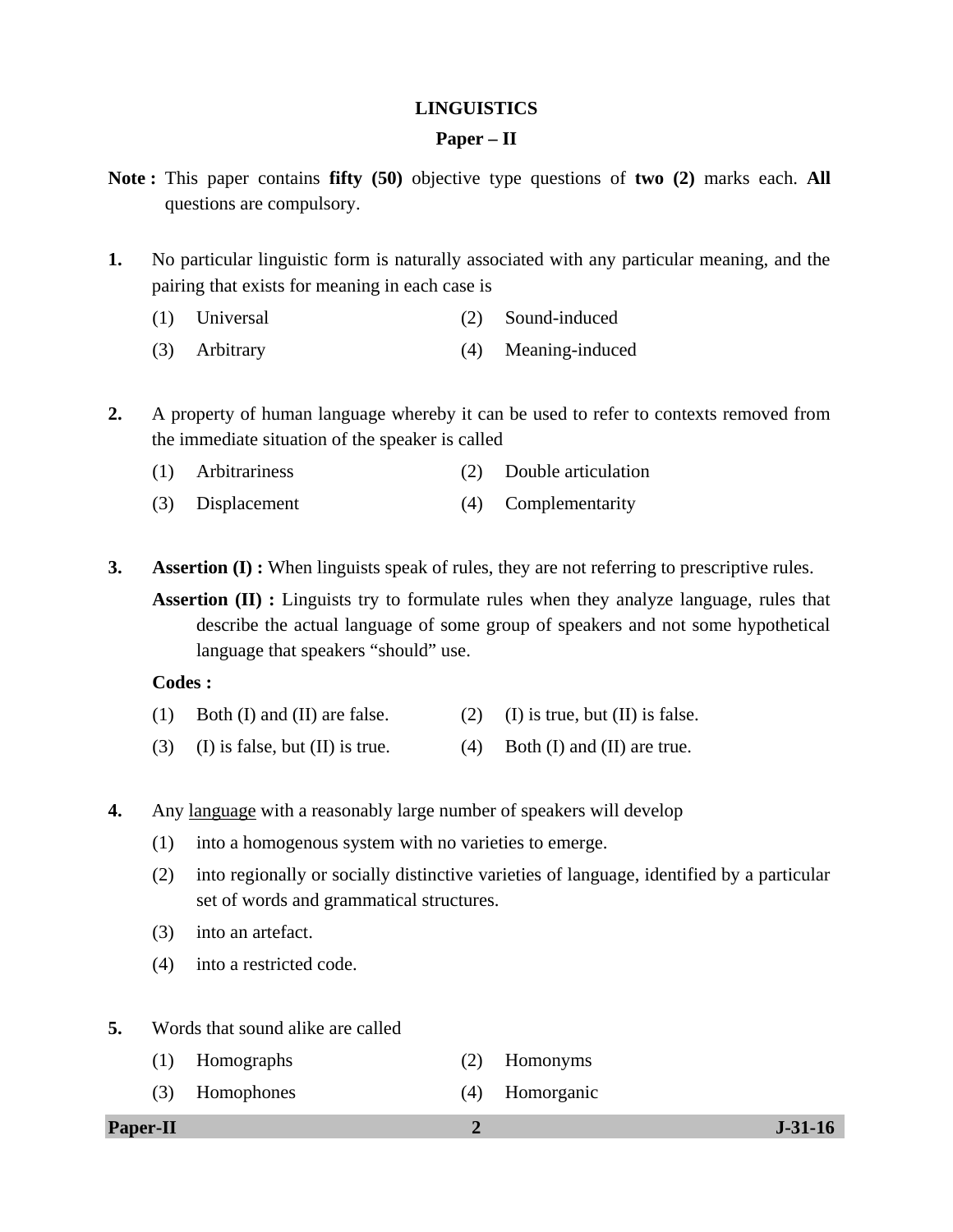# भाषा विज्ञान

## **¯ÖÏ¿®Ö¯Ö¡Ö – II**

**चोट:** इस प्रश्नपत्र में **पचास (50)** बह-विकल्पीय प्रश्न हैं । प्रत्येक प्रश्न के **दो (2)** अंक हैं । सभी प्रश्न अनिवार्य हैं ।

- 1. कोई भी भाषायी रूप विशेष प्राकृतिक रूप से किसी विशेष अर्थ से नहीं जुड़ा हुआ है तथा प्रत्येक मामले में अर्थ के लिए विद्यमान युग्मन कहलाता है
	- (1) ÃÖÖ¾ÖÔ³ÖÖî×´ÖÛú (2) ¬¾Ö×®Ö •Ö×®ÖŸÖ
	- (3) यादच्छिक (4) अर्थ जनित
- 2. मानव भाषा का एक गुणधर्म जिसके द्वारा इसे वक्ता की तात्कालिक स्थिति से हटाए गए संदर्भों को बताने के लिए उपयोग किया जाता है; वह कहलाता है
	- $(1)$  यादृच्छिकता  $(2)$  ह्रि उच्चारण
	- (3) विस्थापन (4) पूरकता
- **3. अभिकथन (I) :** भाषा विज्ञानी जब नियमों की बात करते हैं तो उनका आशय निर्देशात्मक नियमों से नहीं होता । **अभिकथन (II) :** भाषा विज्ञानी जब भाषा का विश्लेषण करते हैं तो वे ऐसे नियमों को निरूपित करने का प्रयास

करते हैं जो कुछ वक्ताओं के समूह की वास्तविक भाषा को वर्णित करते हैं न कि कुछ उस प्राक्कल्पनात्मक भाषा की जिनका प्रयोग वक्ताओं को ''करना चाहिए'' ।

<u>कूट :</u>

- (1) (I) और (II) दोनों गलत हैं ।  $(2)$  (I) सही है, परंतु (II) गलत है ।
- (3) (I) गलत है, परंतु (II) सही है ।  $(4)$  (I) और (II) दोनों सही हैं ।
- 4. रूप से बड़ी संख्या में वक्ताओं द्वारा बोली जाने वाली कोई भाषा विकसित होगी
	- $(1)$  एक सजातीय वर्ग के रूप में जहाँ कोई अन्य प्रकार प्रकट नहीं होते ।
	- (2) शब्दों के एक विशेष समुच्चय तथा व्याकरणिक संरचना द्वारा अभिलक्षित क्षेत्रीय रूप से अथवा सामाजिक रूप से अलग भाषा प्रकार के रूप में
	- $(3)$  एक कलाकृति के रूप में
	- (4) परिसीमित कूट के रूप में
- **5.** ¾Öê ¿Ö²¤ü ŒµÖÖ ÛúÆü»ÖÖŸÖê Æïü •ÖÖê ˆ""ÖÖ¸üÞÖ ´Öë ÃÖ´ÖÖ®Ö ¯ÖÏŸÖßŸÖ ÆüÖêŸÖê Æïü ?

| $J-31-16$ |        |     |               | Paper-II |
|-----------|--------|-----|---------------|----------|
| (3)       | समस्वन |     | (4) एकस्थानीय |          |
| (1)       | समलेख  | (2) | समनाम         |          |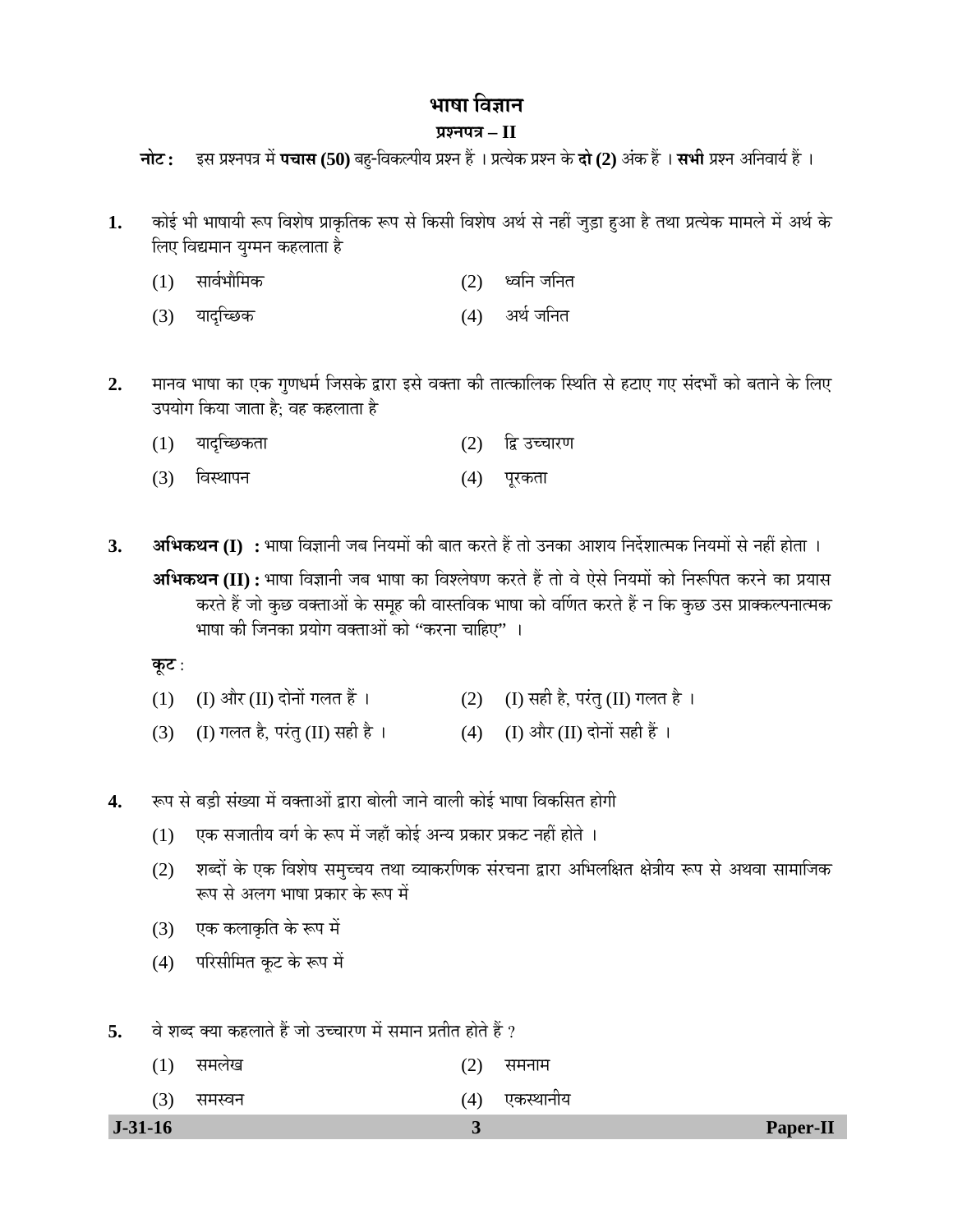- **6.** Languages can be described as "agglutinating", or "isolating" or "inflecting" depending on their.
	- (i) Phonetic properties
	- (ii) Syllogis pattern
	- (iii) morphosyntactic structures
	- (iv) written forms and writing systems.

#### **Codes :**

- (1) All four are true.
- (2) All four are false.
- (3) (i) and (iv) are false and (ii) and (iii) are true.
- (4) (i), (ii)  $\&$  (iii) are true and (iv) is false.

#### **7.** Match the following :

# **List – I List – II**  I. William Dwight Whitney A. British School II. Louis Hjemslev B. Prague School III. Henry Sweet C. American School IV. Nikolai Trubetzkoy D. Copenhagen School **Codes :** I II III IV (1) A C D B (2) D B C A

(3) C D A B

(4) B C D A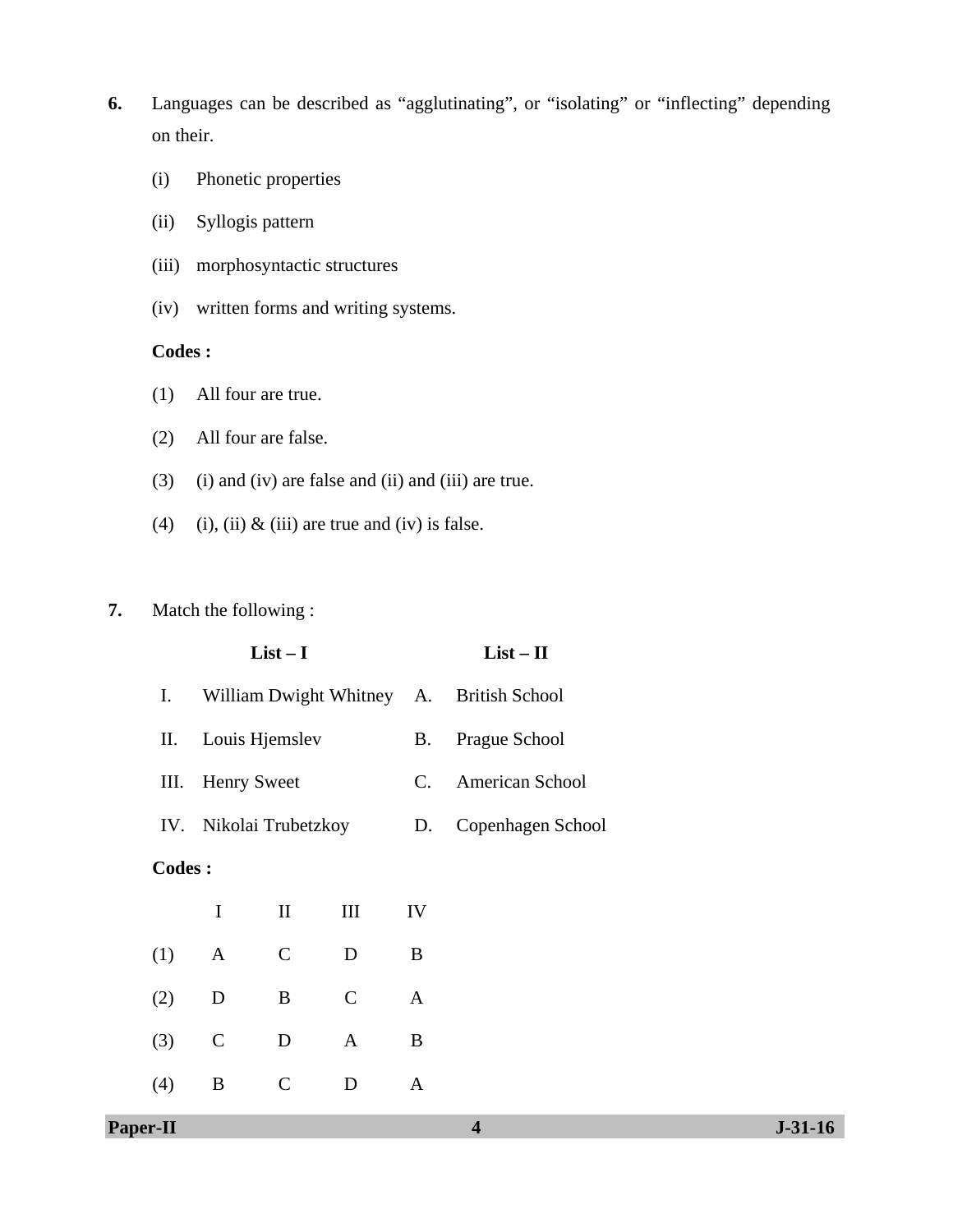- 6. Fiम्नलिखित में से किसके आधार पर भाषाओं को "योजक" अथवा "अयोगात्मक" अथवा "श्लिष्ट" के रूप में वर्णित किया जाता है ?
	- (i) उनके स्वनिमिक गुणधर्म
	- (ii) उनके आक्षरिक पैटर्न
	- (iii) उनकी रूपविन्यास संरचना
	- (iv) उनके लेखन पद्धति एवं लिखित रूप

<u>कूट :</u>

- $(1)$  सभी चारों सही हैं।
- $(2)$  सभी चारों गलत हैं।
- (3) (i) और (iv) गलत हैं तथा (ii) और (iii) सही हैं ।
- (4) (i), (ii), (iii) सही हैं तथा (iv) गलत है।
- **7.** निम्नलिखित का मिलान करें :

| ब्रिटिश स्कूल      |
|--------------------|
|                    |
|                    |
|                    |
|                    |
| C. अमेरिकन स्कूल   |
|                    |
| D. कोपेनहेगन स्कूल |
|                    |
|                    |
|                    |
|                    |
|                    |
|                    |
|                    |
|                    |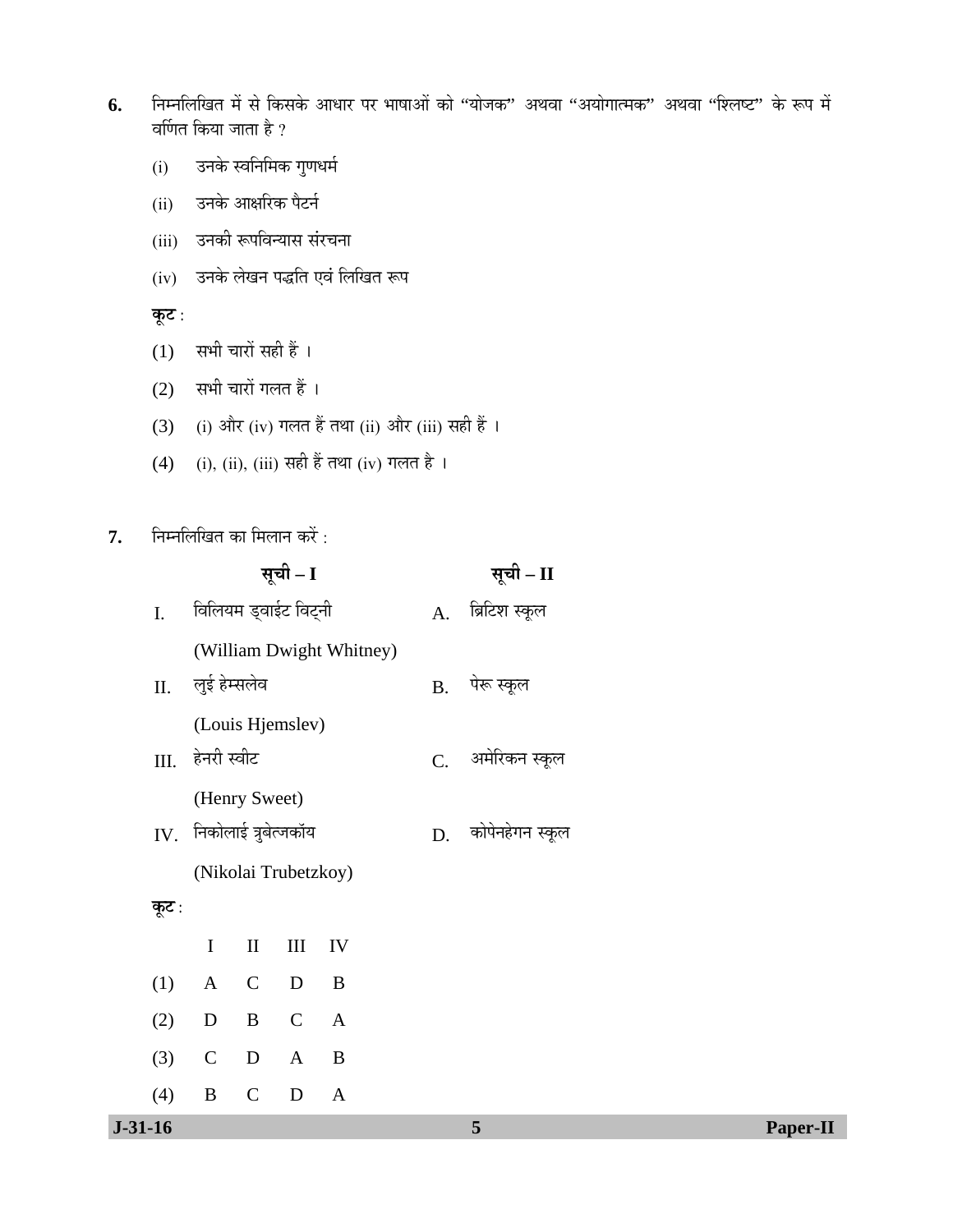**8.** The grammatical category of 'round' in the sentence 'the car went round the corner' is

- (1) Noun (2) Adjective
- (3) Verb (4) Preposition

**9.** Idiolect can be referred to as a linguistic system of a/an

- (1) Community (2) Caste
- (3) Profession (4) Individual
- **10.** Match the items in List I with items in List II
	- **List I List II**
	- (a) function of language in order to achieve a result in an addressee. Conative
	- (b) Conveying emotional content and identity, in terms of personality or individual creativity. **Expressive**
	- (c) Function of higher language for describing ordinary (iii) Metalingual language.
	- (d) Relationship between the entity in the external world (iv) Referential and the linguistic expression which relates to it.

### **Codes :**

|     | (a)   | (b)   | (c)   | (d)  |
|-----|-------|-------|-------|------|
| (1) | (i)   | (ii)  | (iii) | (iv) |
| (2) | (ii)  | (iii) | (iv)  | (i)  |
| (3) | (iii) | (iv)  | (i)   | (ii) |
| (4) | (iv)  | (iii) | (ii)  | (i)  |

**11.** If in a compound no constituent functions as the head, it is called a/an

- (1) Exocentric compound (2) Endocentric compound
- (3) Karmadharaya compound (4) Tatpurusha compound

#### **Paper-II 6 J-31-16**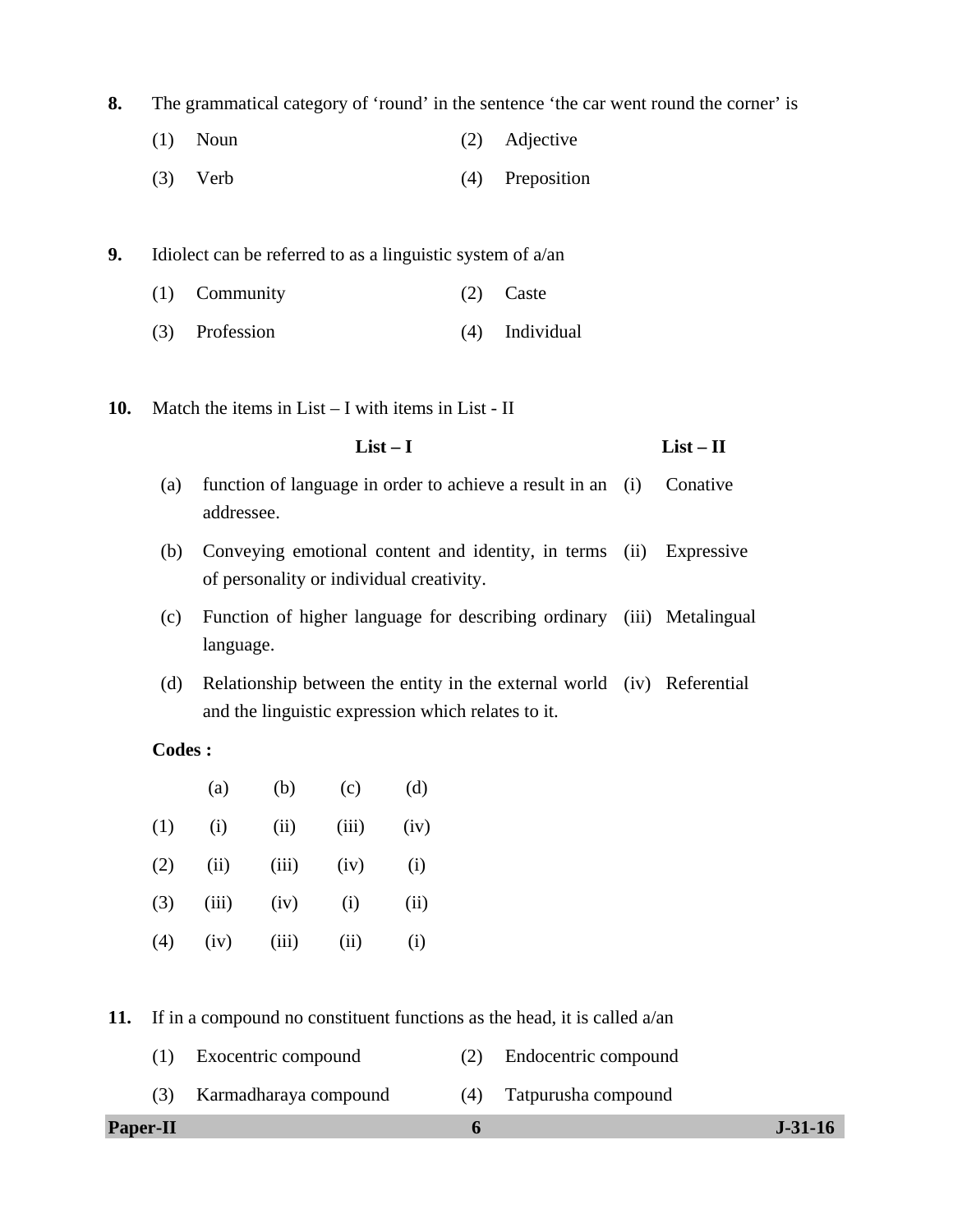8. अंग्रेजी वाक्य 'The car went round the corner' में 'round' की व्याकरणिक श्रेणी है

- $(1)$  संज्ञा (2) विशेषण
- (3) क्रिया (4) पूर्वसर्ग
- 9. 'व्यक्ति भाषा' का अभिप्राय है भाषायी व्यवस्था किसी
	- $(1)$  समुदाय की  $(2)$  जाति की
	- (3) व्यवसाय की (4) व्यक्ति की
- 10. सूची I की मदों का मिलान सूची II से करें :
	- **ÃÖæ"Öß I ÃÖæ"Öß II**
	- $a$  किसी प्रेषिति में परिणाम को प्राप्त करने के उद्देश्य से प्रेरित भाषा का प्रकार्य  $\,$ i.  $\,$  प्रभाव क्रियात्मक
	- $_{\rm b.}$ ं व्यक्तित्व अथवा व्यक्तिगत सृजनात्मकता के संदर्भ में भावनात्मक आशयों  $_{\rm ii.}$ तथा पहचान संप्रेषित करना आभिव्यंजक
	- $\rm c.$  सामान्य भाषा का वर्णन करने के लिए उच्चतर भाषा के प्रकार्य  $\rm iii.$  भावपरक
	- ${\rm d.}$  बाह्य जगत में स्थित वस्तु सत्ता तथा संबद्ध भाषायी अभिव्यक्ति के बीच  $_{\rm iv.}$  संदर्भगत संबंध

#### **कूट** :

a b c d

- $(1)$  i ii iii iv
- $(2)$  ii iii iv i
- $(3)$  iii iv i ii
- $(4)$  iv iii ii i
- 11. जिस समास का कोई भी घटक प्रधान नहीं होता *www. कहलाता है*।
	- (1) ²ÖÆãü²ÖÎßׯü ÃÖ´ÖÖÃÖ (2) †ÓŸÖ:Ûêú×®¦üÛú (‹Ó›üÖêÃÖë×™ÒüÛú) ÃÖ´ÖÖÃÖ
	- (3) कर्मधारय समास (4) तत्पुरुष समास

 **J-31-16 7 Paper-II**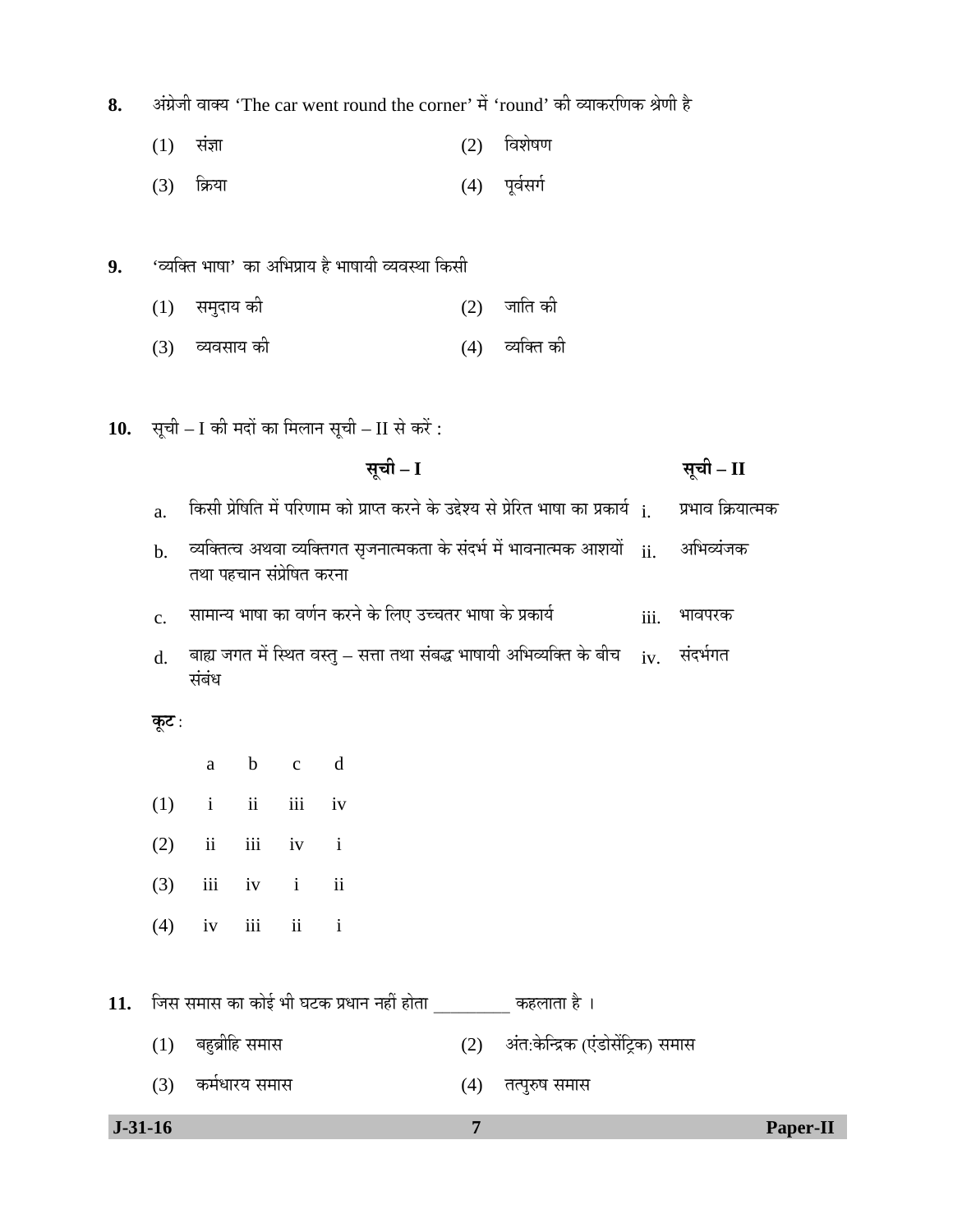- **12.** [f] and [ph] are distinct in terms of their
	- (i) places of articulation
	- (ii) manners of articulation
	- (iii) voicing patterns
	- (iv) phonemic status in the English language

#### **Codes :**

- (1) (i) & (ii) are true, (iii) & (iv) are false.
- (2) All are true except (iii).
- (3) All are false except (iv).
- (4) All are false.

**13. Assertion (I)**: Back sounds are articulated in the back part of the mouth.

**Assertion (II) :** Back sounds are articulated with the back part of the tongue.

#### **Codes :**

- (1) Both (I) and (II) are correct. (2) (I) is correct, but (II) is wrong.
- (3) (I) is wrong, but (II) is correct. (4) Both (I) and (II) are wrong.
- **14. Assertion (I) :** Vowel sounds are high sonority sounds because of resonances provided by the air column in the oral chamber.

Assertion (II) : Vowel sounds are characterized by a combinations of fundamental tune and formats.

#### **Codes :**

- (1) (I) is true  $\&$  (II) is false. (2) (II) is true and (I) is false.
- (3) Both are true. (4) Both are false.

**15. Assertion (I) :** The process of phonation determines the pitch of voice.

**Assertion (II) :** Phonation is dependent on the elasticity of vocal cords as well as the aerodynamics of Bernoulli's effect.

#### **Codes :**

- (1) Both (I) and (II) are true. (2) Both (I) and (II) are false.
- (3) (I) is true and (II) is false. (4) (I) is false and (II) is true.

#### **Paper-II 8 J-31-16**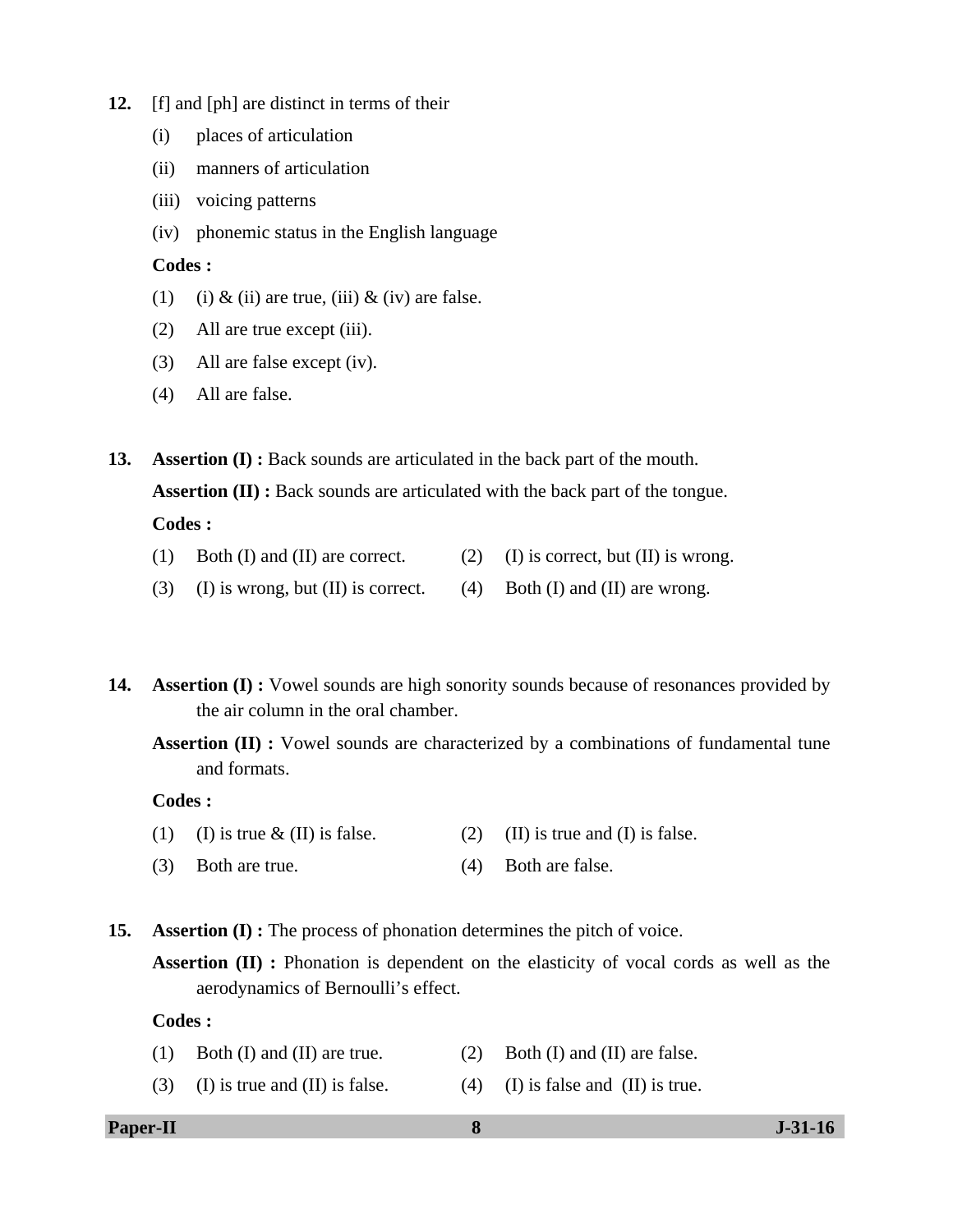- 12. [f] और [ph] में अंतर निम्नलिखित पर आधारित है:
	- (i) उच्चारण स्थान आधार पर
	- (ii) उच्चारण के आधार पर
	- (iii) उनके घोषीकरण रूप के आधार पर
	- (iv) अंग्रेजी भाषा में उनकी स्वनिमिक स्थिति के संदर्भ में

<u>कूट:</u>

- (1) (i) और (ii) सही हैं, (iii) और (iv) गलत हैं ।
- (2) (iii) को छोड़कर सभी सही हैं।
- $(3)$   $(iv)$  को छोड़कर सभी गलत हैं।
- $(4)$  सभी गलत हैं।

13. **अभिकथन (I) :** पश्च स्वनों का उच्चारण मुख के पश्च भाग में होता है । **अभिकथन (II) :** पश्च स्वनों का उच्चारण जिह्वा के पश्च भाग से होता है । <u>कूट :</u> (1) (I) और (II) दोनों सही हैं ।  $(2)$  (I) सही है, (II) गलत है ।

(3) (I) गलत है, (II) सही है ।  $(4)$  (I) और (II) दोनों गलत हैं ।

14. **अभिकथन (I) :** मुख विवर में वायु कॉलम से उत्पन्न अनुनाद के कारण स्वर स्वन उच्च श्रव्यता स्वन होते हैं । **अभिकथन (II) :** स्वर स्वन मूल तान और फॉर्मेट के संयुक्त रूप से अभिलक्षित होते हैं । **कूट** : (1) (I) सही है और (II) गलत है ।  $(2)$  (II) सही है और (I) गलत है ।

- 
- $(3)$  दोनों सही हैं ।  $(4)$  दोनों गलत हैं ।

 $15.$  **अभिकथन (I) :** स्वनन की प्रक्रिया घोष के स्वराघात को निर्धारित करती है । **अभिकथन (II) :** स्वनन घोषतंत्रियों की लोच और बनौंलीज़ प्रभाव की वायुगतिकता पर निर्भर करता है । <u>कूट :</u>

- (1) (I) और (II) दोनों सही हैं ।  $(2)$  (I) और (II) दोनों गलत हैं ।
- (3) (I) सही है और (II) गलत है ।  $(4)$  (I) गलत है और (II) सही है ।

 **J-31-16 9 Paper-II**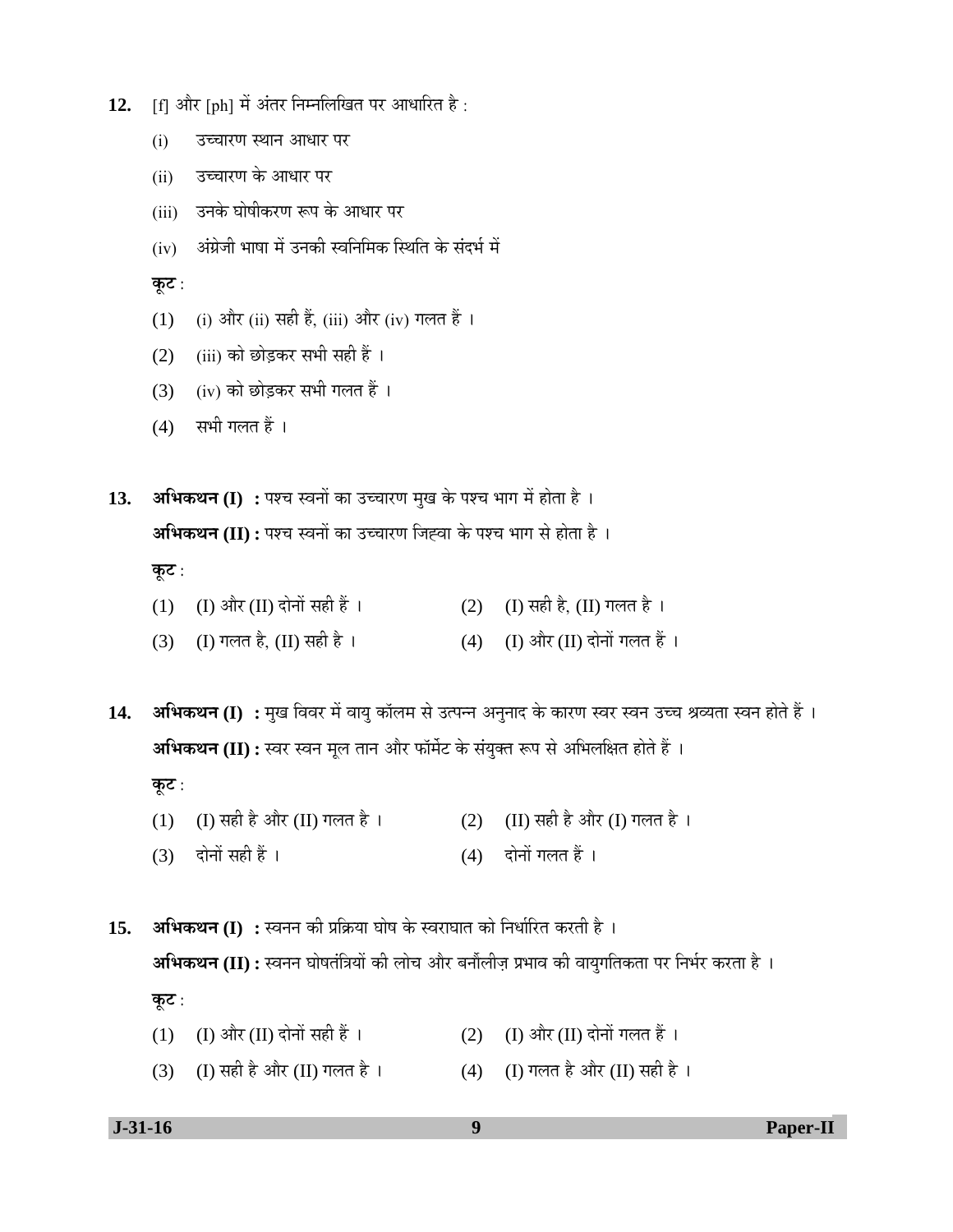- **16.** A set of segments that are specified by a fewer set of phonetic features constitute
	- (1) a natural class (2) a natural hierarchy
	- (3) a natural ordering (4) an unnatural class

**17.** A functional relationship between rules where the application of one rule creates a structural representation to which another rule is applicable is called

- (1) Feeding relationship. (2) Bleeding relationship.
- (3) Counter feeding relationship. (4) Counter bleeding relationship.

**18.** A term in phonetics and phonology which refers to the influence exercised by one segment of sound upon the articulation of another, so that the sounds become more alike or identical, is called

- (1) Dissimilation (2) Association
- (3) Assimilation (4) Cooperation

**19.** In many English compounds, the primary stress is located on the :

- (1) whole word (2) last constituent
- (3) first constituent (4) None of the above

**20.** A form that resembles a word but cannot stand on its own as a normal utterance is called a/an

- (1) elitie (2) suffix (3) empty morph (4) prefix
- **21.** Which of the following is not a phrase in the sentence ?

"The old man gave the girl an apple."

- (1) The old (2) The old man
- (3) gave the girl an apple (4) an apple
- **Paper-II** J-31-16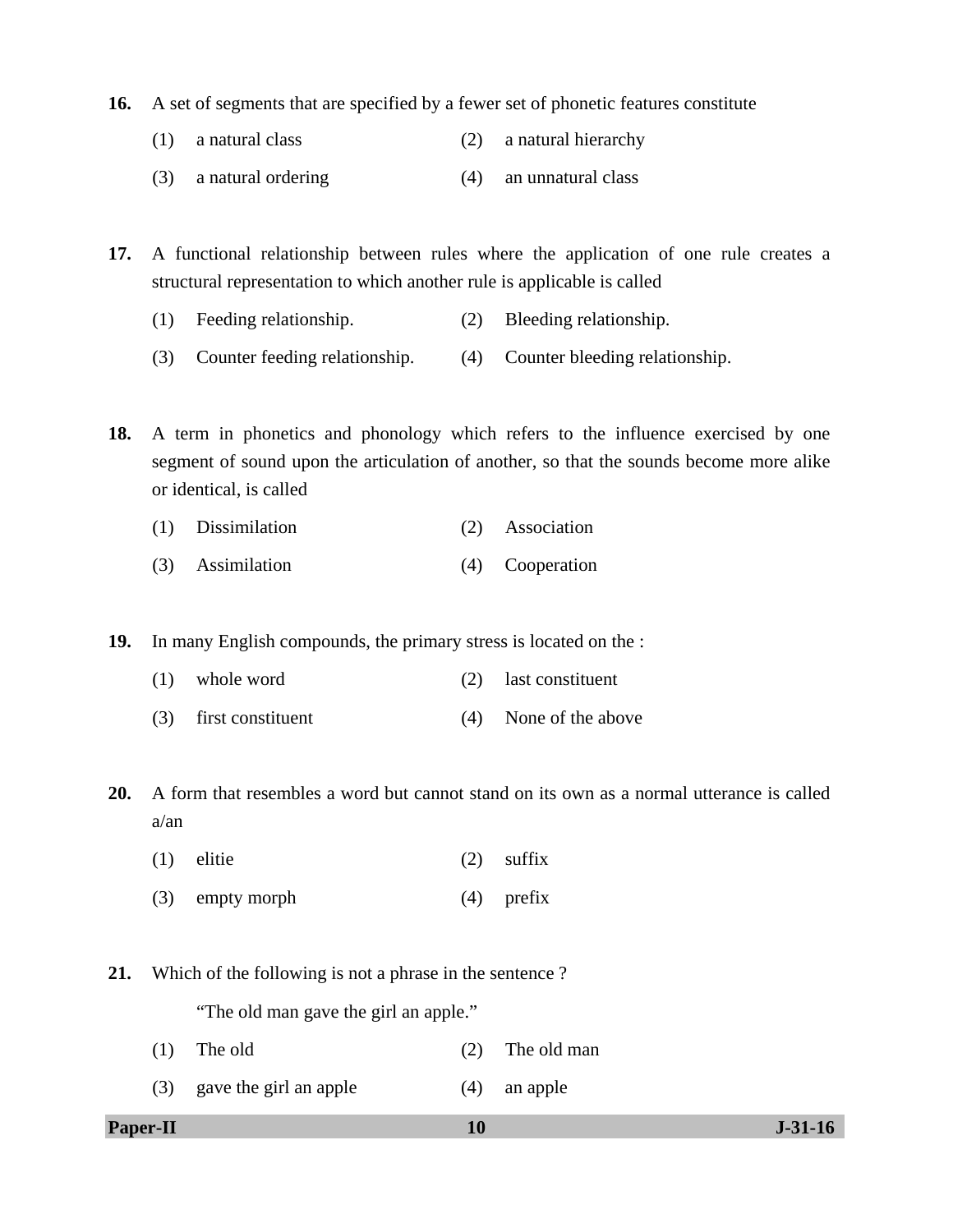16. TÖÖ (सिग्मेंट्स) के समुच्चय, जो स्वनिक गुणधर्म के अपेक्षाकृत कम समुच्चय से निर्दिष्ट होता है, www.a-a-an है ।

- (1) ‹Ûú ÃÖÆü•Ö ¾ÖÝÖÔ (2) ‹Ûú ÃÖÆü•Ö †×¬ÖÛÎú´Ö
- (3) एक सहज क्रमस्थापन (4) एक असहज वर्ग

17. नियमों के बीच एक कार्यात्मक संबंध जहाँ एक नियम का अनुप्रयोग एक संरचनात्मक प्रतिरूपण का निर्माण करता है וÖÃÖÛêú ÃÖÖ£Ö ¤æüÃÖ¸üÖ ×®ÖµÖ´Ö †®Öã¯ÖϵÖÖê•µÖ ÆüÖêŸÖÖ Æîü, \_\_\_\_\_\_ ÛúÆü»ÖÖŸÖÖ Æîü …

- $(1)$  भरण संबंध  $(2)$  बाधक संबंध
- (3) प्रति-भरण संबंध (4) प्रति बाधक संबंध

18. स्वर विज्ञान और स्वनिम विज्ञान में एक पद जो स्वन के एक खंड द्वारा किसी दूसरे स्वन खंड के उच्चारण पर डाले जाने वाले प्रभाव को इंगित करता है जिसकी वजह से स्वन अपेक्षाकृत अधिक समान और तदुरूप बन जाते हैं कहलाता है ।

- (1) विषमीकरण (2) साहचर्य
- (3) समीभवन (4) सहयोग

**19.** †ÓÝÖÏê•Öß Ûêú †®ÖêÛú ÃÖÓµÖãŒŸÖ ¿Ö²¤üÖë ´Öë, ¯ÖÏÖ£Ö×´ÖÛú ²Ö»ÖÖ'ÖÖŸÖ \_\_\_\_\_\_\_\_ ¯Ö¸ü ÆüÖêŸÖÖ Æîü …

- $(1)$  सम्पूर्ण शब्द  $(2)$  अंतिम घटक
- $(3)$  प्रथम घटक  $(4)$  उपर्युक्त में से कोई नहीं

20. यदि एक रूप शब्द के समरूप होता है परन्तु आम उच्चारण में उसका स्वतंत्र रूप से उच्चारण नहीं हो सकता कहलाता है

- $(1)$  युक्त  $(2)$  प्रत्यय
- (3) रिक्त रूप (4) उपसर्ग

21. 'The old man gave the girl an apple' वाक्य में निम्नलिखित में से कौन सा पदबंध नहीं है ?

| $J-31-16$ |                            | 11  |             | Paper-II |
|-----------|----------------------------|-----|-------------|----------|
|           | (3) gave the girl an apple | (4) | an apple    |          |
| (1)       | The old                    | (2) | The old man |          |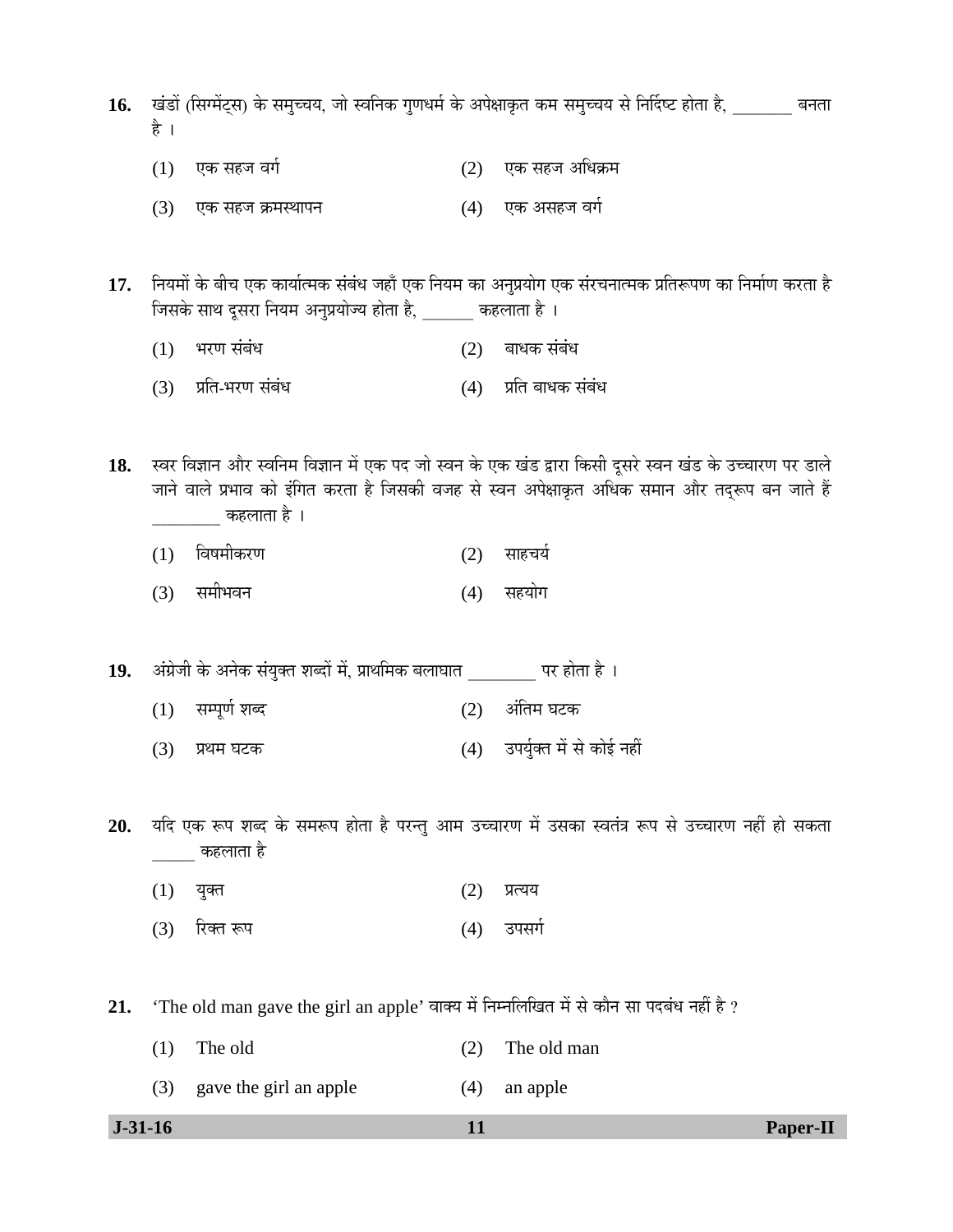- **22.** A group of syntactically related words where one of the words is functionally equivalent to the group as a whole indicating a definable 'centre' or 'head' inside the group is
	- (1) an endocentric construction
	- (2) an exocentric construction
	- (3) neither an endocentric or exocentric construction
	- (4) both endocentric as well as exocentric construction
- **23.** Which of the following is not true of the Aspects model ?
	- (1) Base provides input to Deep structure.
	- (2) Transformational component is a part of Deep Structure.
	- (3) Strict sub-categorization and selectional restriction are contained in the Base component.
	- (4) Base contains the PS rewrite rules.
- **24. Assertion (I) :** A Head parameter specifies the positions of heads within phrases.

**Assertion (II) :** The null subject parameter determines whether the subject of the clause can be suppressed.

#### **Codes :**

- (1) Both (I) and (II) are true. (2) Both (I) and (II) are false.
- (3) (I) is true, (II) is false. (4) (I) is false, (II) is true.
- **25. Assertion (A) :** Samples of language available to a child are insufficient to explain the adult's knowledge of language.

**Reason (R)**: The innateness hypothesis argues that children are born with an innate knowledge of atleast some of the universal structural principles of human language.

#### **Codes :**

- (1) Both (A) and (R) are true, and (R) is the correct explanation of (A).
- (2) Both (A) and (R) are false.
- (3) (A) is true,  $(R)$  is false.
- (4) (R) is true, (A) is false.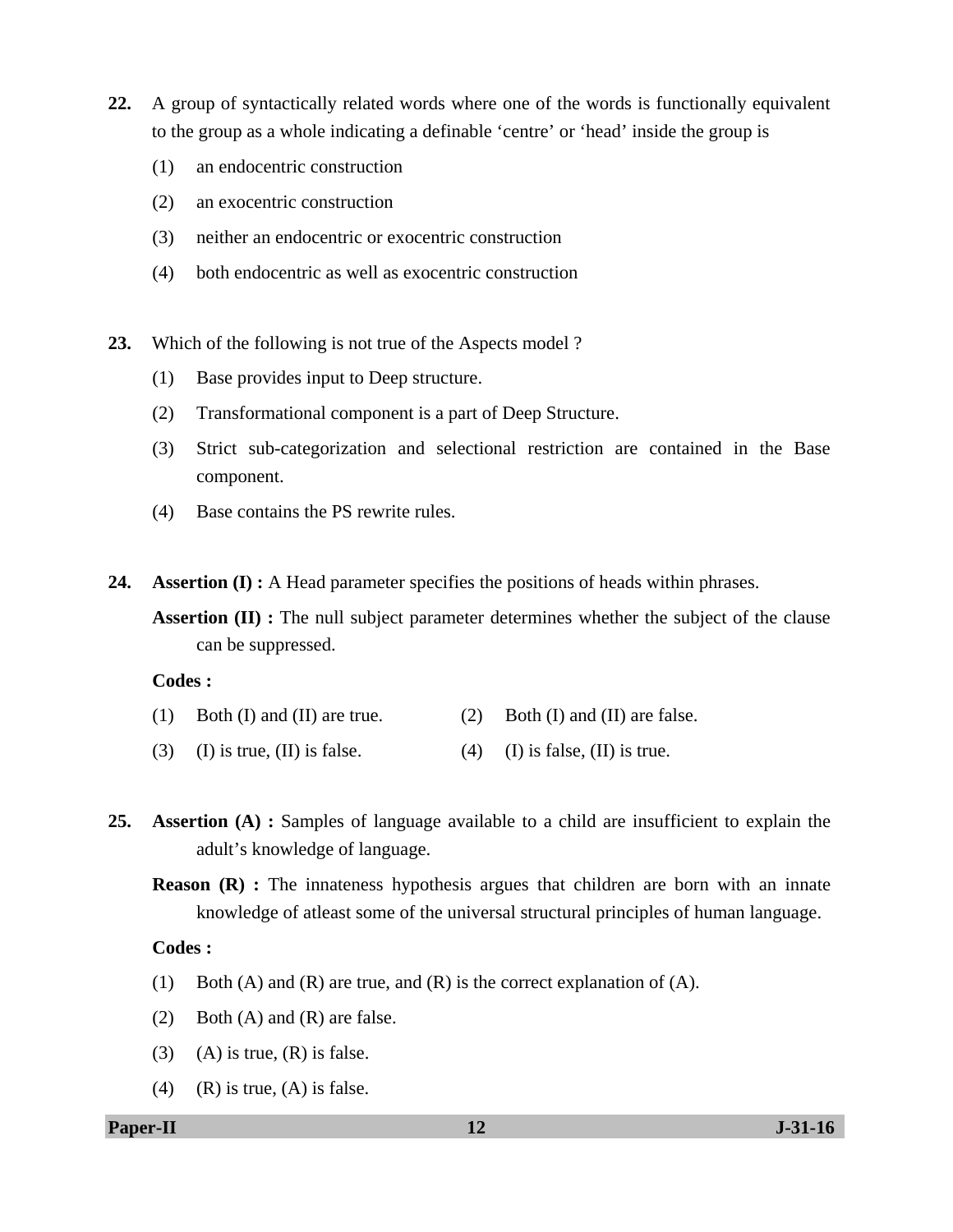- 22. वाक्य विन्यासी रूप से संबद्ध शब्दों का एक समूह जिसमें किसी समूह में परिभाषित करने योग्य 'केन्द्र' अथवा 'प्रधान' को दर्शाने वाला शब्द कार्यात्मक रूप से पूरे समह के समकक्ष होता है. वह है
	- $(1)$  अंत:केन्द्रिक रचना
	- (2) बहुब्रीहि रचना
	- (3) न तो अंत:केन्द्रिक और न ही बह़ब्रीहि रचना
	- (4) अंत:केन्द्रिक तथा बहब्रीहि दोनों रचनाएँ
- **23.** †ÖïÖꌙü (¯ÖõÖ) ´ÖÖò›ü»Ö Ûêú ÃÖÓ¤ü³ÖÔ ´Öë ×®Ö´®Ö×»Ö×ÜÖŸÖ ´Öë ÃÖê ŒµÖÖ ÃÖÆüß ®ÖÆüà Æîü ?
	- (1) आधार रूप आंतरिक संरचना को निविष्ट मुहैया कराता है ।
	- (2) रचनांतरणपरक घटक आंतरिक संरचना का भाग है)।
	- (3) आधार रूप घटक में नियमबद्ध उपकोटीकरण तथा चयन संबंधी प्रतिबंध अन्तर्विष्ट हैं ।
	- (4) आधार रूप में पी एस पुनलेखन नियम (PS rewriter rules) शामिल होते हैं ।
- **24. अभिकथन (I) :** एक प्रधान मानदंड पद के भीतर प्रधान पदबंधों की स्थिति विनिर्दिष्ट करता है । **अभिकथन (II) :** शून्य विषय मानदंड यह निर्धारित करता है कि क्या उपवाक्य के विषय को अप्रकाशित किया जा सकता है ।

<u>क</u>ूट :

- (1) (I) और (II) दोनों सही हैं ।  $(2)$  (I) और (II) दोनों गलत हैं ।
- (3) (I) सही है, (II) गलत है । (4) (I) गलत है, (II) सही है ।
- 25. **अभिकथन (A) :** किसी बच्चे को उपलब्ध भाषा के नमूने वयस्क के भाषा संबंधी ज्ञान को स्पष्ट करने में अपर्याप्त हैं ।
	- **कारण (R) :** अंतर्जातता प्राक्कल्पना यह तर्क देती है कि बच्चे मानव भाषा के कुछ वैश्विक संरचनात्मक सिद्धान्तों के सहज ज्ञान के साथ पैदा होते हैं ।

**कूट** :

- (1) (A) और (R) दोनों सही हैं तथा (R), (A) का सही स्पष्टीकरण है ।
- (2)  $(A)$  और  $(R)$  दोनों गलत हैं ।
- (3) (A) सही है, (R) गलत है।
- (4) (R) सही है, (A) गलत है ।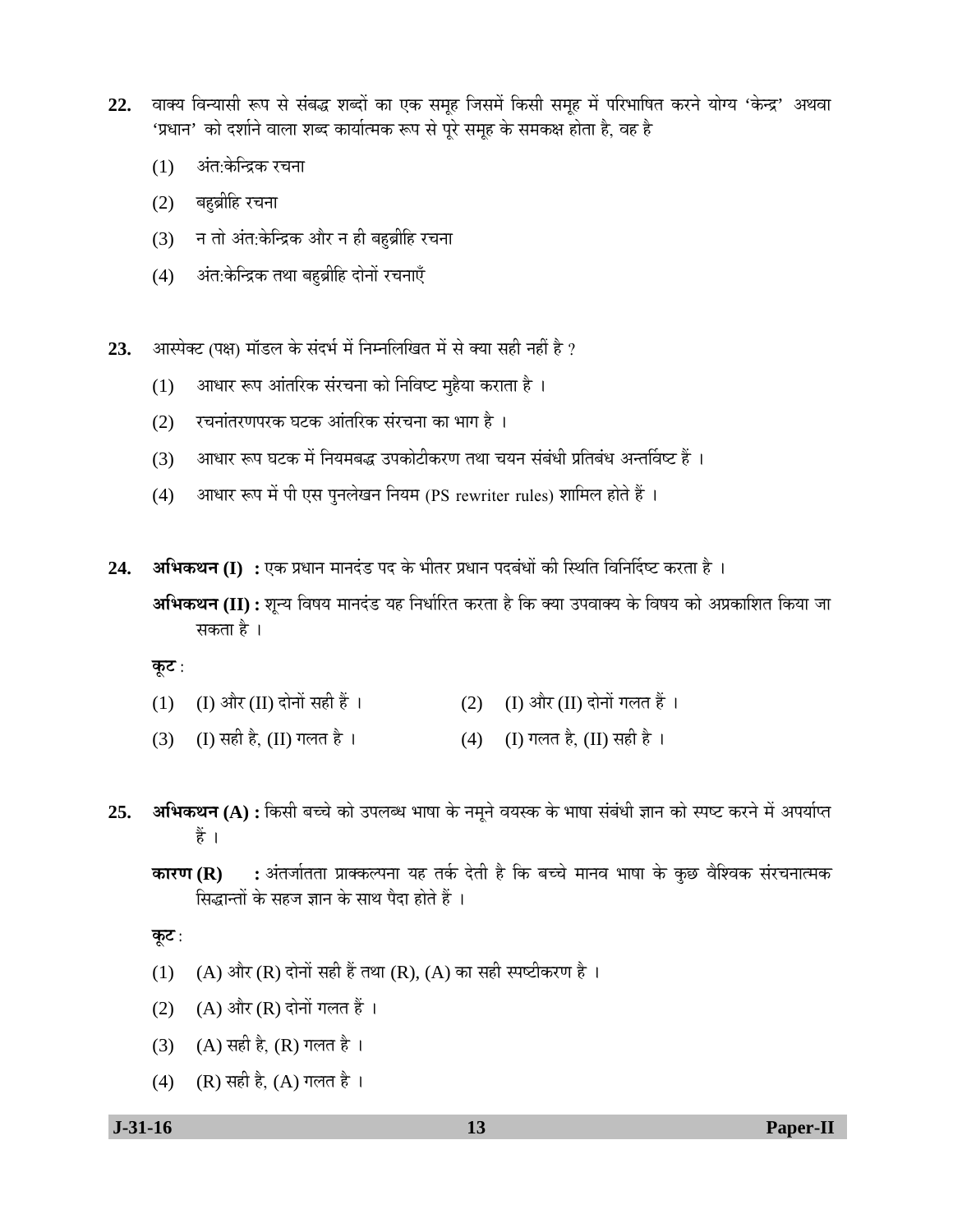- **26.** In the sentence 'there are seven cats in my room', 'there' is
	- (1) Existential 'there' (2) Adverbial of place
	- (3) Adverbial of time (4) Preposition

**27. Assertion (I) :** In hyponymy, the vocabulary of a language is hierarchically structured. **Assertion (II) :** Hyponymy does not distinguish between the stylistic or social variables which control the choice of synonyms.

#### **Codes :**

- (1) Both (I) and (II) are true. (2) Both (I) and (II) are false.
- (3) (I) is true, but (II) is false. (4) (I) is false, but (II) is true.

**28. Assertion (I) :** In mood, semantically, a wide range of meanings is involved, especially altitudes on the part of speaker.

**Assertion (II) :** Semantically contrasts of mood may be signalled by alternative inflectional forms of a verb or by using auxiliaries.

### **Codes :**

- (1) (I) is correct,  $(II)$  is false. (2) (I) is false,  $(II)$  is correct.
- (3) Both (I) and (II) are correct. (4) Both (I) and (II) are false.

**29.** A sentence  $S_1$  entails another sentence  $S_2$  if and only if

- (1) Whenever  $S_1$  is true,  $S_2$  is also true.
- (2) Whenever  $S_1$  is false,  $S_2$  is true.
- (3) Whenever  $S_1$  is true,  $S_2$  is false.
- (4) S<sub>1</sub> and S<sub>2</sub> have no semantic relation.
- **30. Assertion (I) :** The opposition between 'what a small mouse!' and 'what a small elephant!' implies negativity.

**Assertion (II) :** The opposition between 'He is not single but married' and 'He is not sad but lonely' implies comparison.

### **Codes :**

- (1) (I) is true, but (II) is false. (2) (I) is false, but (II) is true
- (3) Both (I) and (II) are false. (4) Both (I) and (II) are true.

#### **Paper-II** J-31-16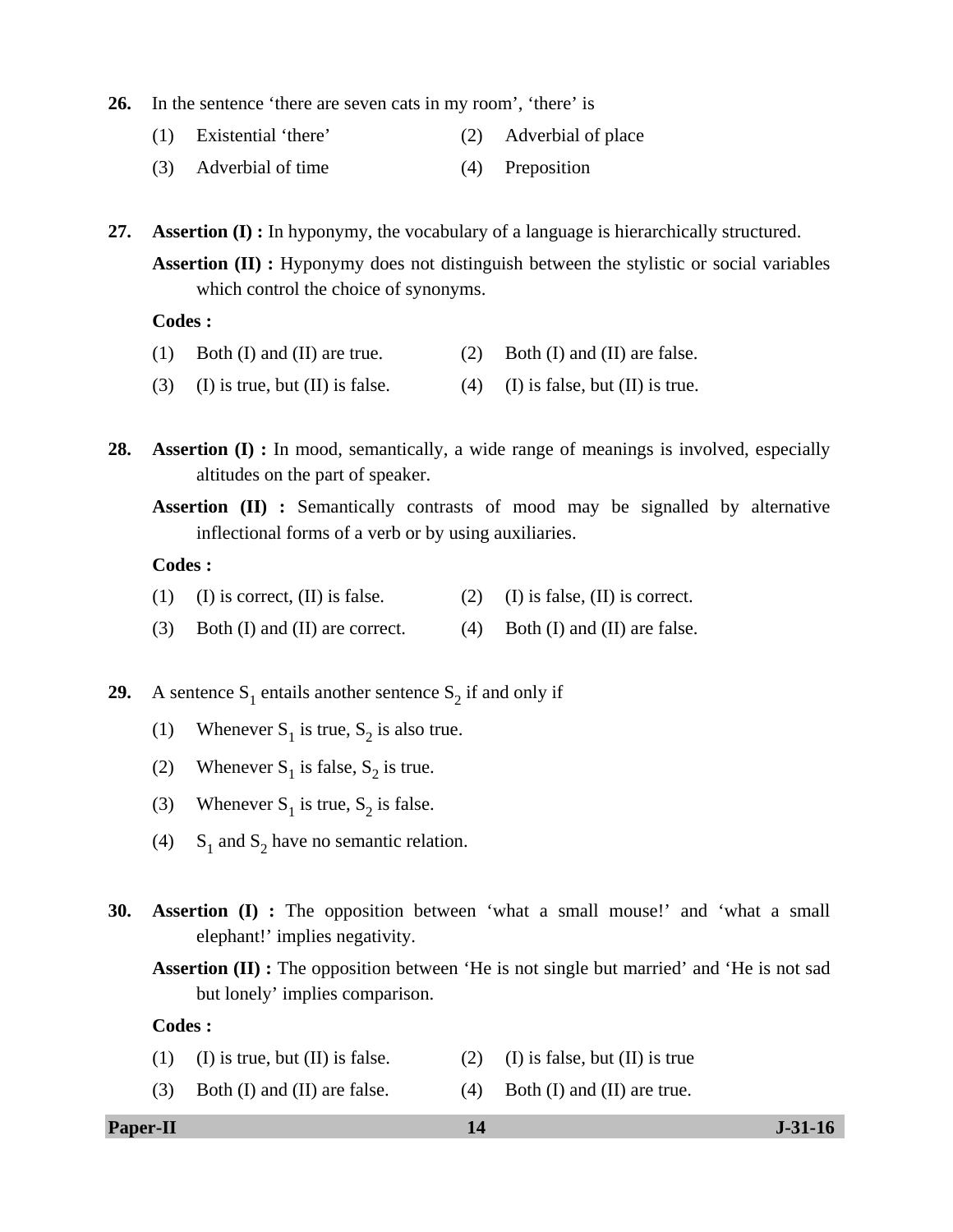- 26. 'There are seven cats in my room' वाक्य में 'there' है
	- (1) अस्तित्वात्मक 'there' (2) स्थान का क्रिया-विशेषण
	- (3) समय का क्रिया-विशेषण (4) पूर्वसर्ग

 $27.$  **अभिकथन (I) :** अवनामिता में किसी भाषा की शब्दावली सोपानिक रूप से संरचित होती है । **अभिकथन (II) :** अवनामिता शैलीगत अथवा सामाजिक चर, जो कि समानार्थकता के विकल्पों को नियंत्रित करते हैं. के बीच भेद नहीं करती ।

<u>क</u>ूट :

- (1) (I) और (II) दोनों सही हैं ।  $(2)$  (I) और (II) दोनों गलत हैं ।
- (3) (I) सही है, परंतु (II) गलत है ।  $(4)$  (I) गलत है, परंतु (II) सही है ।

28. अभिकथन (I) : वृत्ति में आर्थी रूप से अर्थों की व्यापक शृंखला विशेषकर वक्ता की अभिवृत्ति शामिल होती है । **अभिकथन (II) :** आर्थी रूप से वृत्ति के वैषम्य का संकेत किसी क्रिया के वैकल्पिक विभक्ति रूप द्वारा अथवा सहायक रूपों के उपयोग से मिलता है ।

<u>क</u>ूट :

- (1) (I) सही है, (II) गलत है ।  $(2)$  (I) गलत है, (II) सही है ।
- $(3)$  (I) और (II) दोनों सही हैं ।  $(4)$  (I) और (II) दोनों गलत हैं ।

**29.** कोई वाक्य  $(S_1)$ ; वाक्य  $(S_2)$  को अपरिहार्य तभी बनाता है

- (1) जब  $S_1$  सही है और  $S_2$  भी सही है ।  $(2)$  जब  $S_1$  गलत है और  $S_2$  सही है ।
- (3) जब  $S_1$  सही है और  $S_2$ गलत है ।  $(4)$   $S_1$  तथा  $S_2$  में कोई आर्थी संबंध न हो ।

30. **अभिकथन (I) :** 'कितना छोटा चूहा!' तथा 'कितना छोटा हाथी!' के बीच विरोध का तात्पर्य नकारात्मकता से है । **अभिकथन (II) :** 'वह कंवारा नहीं अपित शादी-शुदा है' तथा 'वह उदास नहीं पर अकेला है' के बीच विरोध का तात्पर्य तुलना से है ।

<u>कूट :</u>

- (1) (I) सही है, परंतु (II) गलत है ।  $(2)$  (I) गलत है, परंतु (II) सही है ।
- (3) (I) और (II) दोनों गलत हैं ।  $(4)$  (I) और (II) दोनों सही हैं ।

| $J-31-16$ | Paper-II |
|-----------|----------|
|           |          |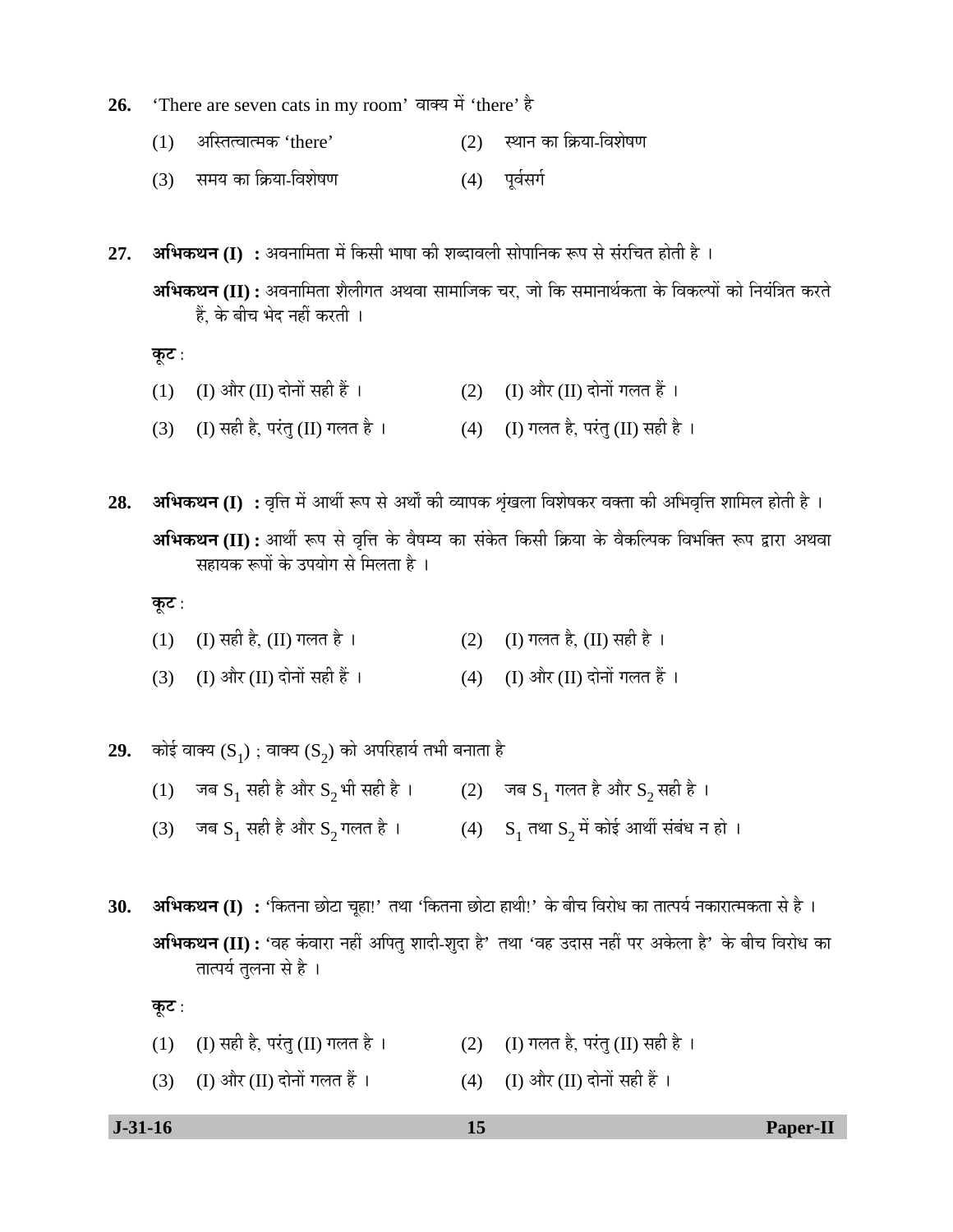- **31.** The early historical linguists noticed with regards to early Indo-European languages.
	- (1) Wide gaps in linguistic continuity.
	- (2) Striking differences between related languages.
	- (3) Recurrent correspondences between the sounds of cognate words.
	- (4) Overlapping evidence of lexical borrowing
- **32. Assertion (I) :** 'Languages are related' means that they represent changed forms of a single parent language.

**Assertion (II) :** This fact may or may not be directly affected.

#### **Codes :**

- (1) (I) is true, but (II) is false. (2) (I) is false, but (II) is true.
- (3) Both (I) and (II) are false.  $(4)$  Both (I) and (II) are true.
- **33.** "If the learners have both the capacity and the motivation to acquire an exact replica of the language around them, how is change even possible ?" – Paul Kiparsky. This view is called
	- (1) the change Hypothesis (2) the constraints problem
	- (3) the regularity problem (4) the logical problem of language change
- **34.** Historically some words in English ending in –s in the singular were reanalysed by speakers of modern English as plurals, and new singulars were formed. This process of change is called
	- (1) amelioration (2) backformation
	- (3) extension (4) conversion
- **35. Assertion (I) :** Language shift can occur as a gradual process.

**Assertion (II) :** Language shift can be explicitly planned.

#### **Codes :**

- (1) (I) is true, but (II) is false. (2) (I) is false, but (II) is true.
- (3) Both (I) and (II) are true.  $(4)$  Both (I) and (II) are false.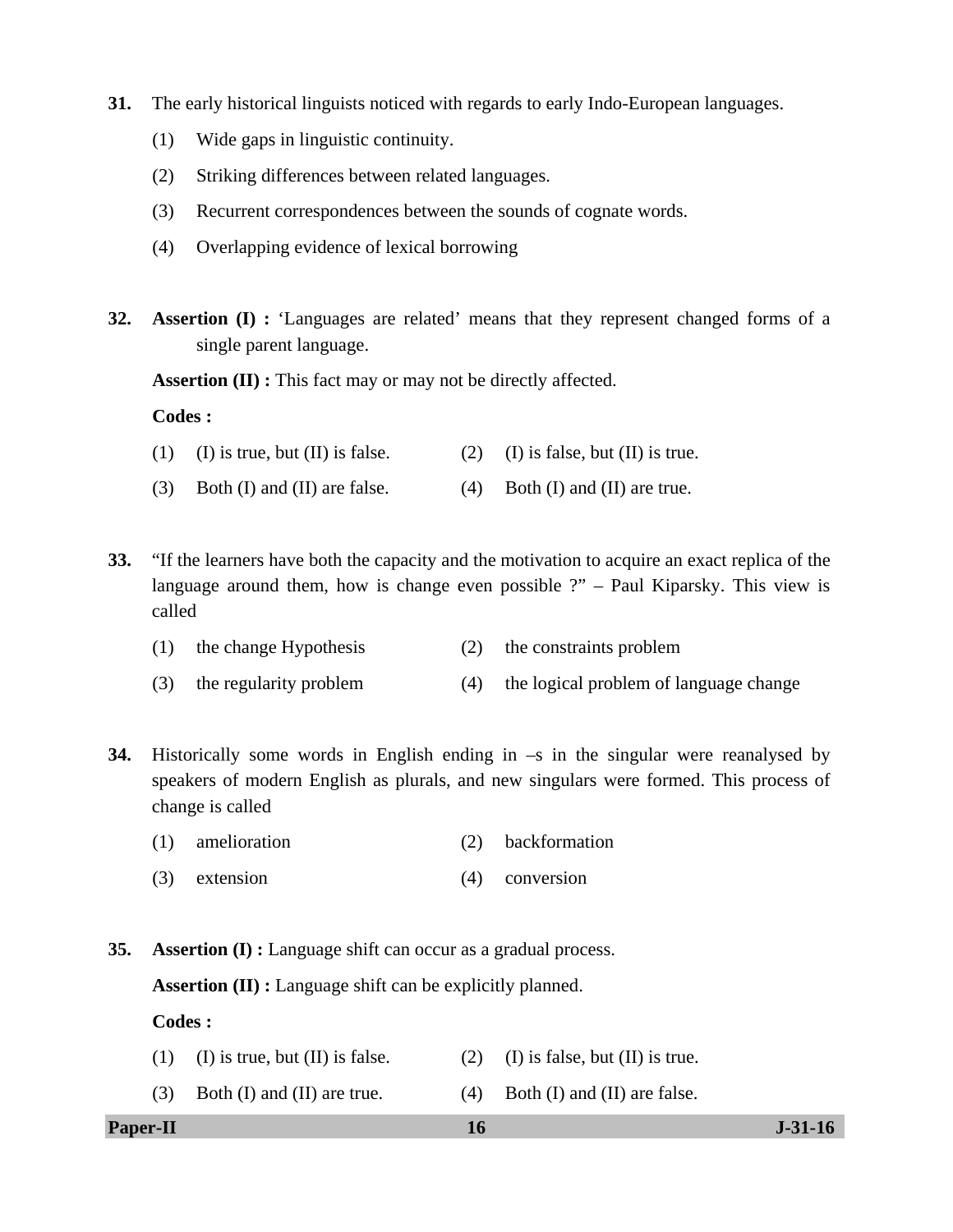- ${\bf 31.}$  पहले ऐतिहासिक भाषा वैज्ञानिकों ने प्राचीन भारोपीय भाषाओं के संबंध में निम्नलिखित में से क्या पाया था ?
	- $(1)$  भाषायी निरंतरता में काफी अंतर
	- (2) संबंधित भाषाओं के बीच विलक्षण विभेद
	- (3) सजात शब्दों के स्वनों के बीच आवर्ती सादृश्यताएँ
	- $(4)$  कोशगत आदान का अतिव्यापन साक्ष्य
- 32. **अभिकथन (I) :** भाषाओं के आपस में जुड़े होने का अभिप्राय होता है कि वे किसी एक मूल भाषा के परिवर्तित रूपों का प्रतिनिधित्व करती हैं ।

**अभिकथन (II) :** यह तथ्य प्रत्यक्ष रूप से प्रमाणित हो सकता है या नहीं हो सकता है ।

<u>क</u>ूट :

- (1) (I) सही है, परंतु (II) गलत है ।  $(2)$  (I) गलत है, परंतु (II) सही है ।
- (3) (I) और (II) दोनों गलत हैं ।  $(4)$  (I) और (II) दोनों सही हैं ।
- 33. 'यदि शिक्षार्थियों में अपने आसपास की भाषा की सटीक प्रतिकृति को अर्जित करने की क्षमता और प्रेरणा होती है, तब भी परिवर्तन कैसे संभव होता है ?' – पॉल किपार्सकी । इस विचार को कहा जाता है ।
	- (1) परिवर्तन अंशोद्धरण (2) बाह्यता समस्या
	- (3) ×®Ö¸ÓüŸÖ¸üŸÖÖ ÃÖ´ÖõÖÖ (4) ³ÖÖÂÖÖ ¯Ö׸ü¾ÖŸÖÔ®Ö Ûúß ŸÖÖÙÛúÛú ÃÖ´ÖõÖÖ
- 34. ऐतिहासिक रूप से, s से अंत होने वाले अंग्रेजी के कुछ शब्द जो एकवचन माने जाते थे उन्हें बोलने वालों ने बहवचन के रूप में पुनर्विश्लेषित किया और नए एकवचन बनाए गए । परिवर्तन की इस प्रक्रिया को कहा जाता है $\perp$ 
	- (1) अर्थोत्कर्ष (2) सादृश्यमूलक व्युत्पत्ति
	- (3) विस्तार (4) परिवर्तन
- 35. **अभिकथन (I) :** भाषा-विस्थापन एक धीमी प्रक्रिया के रूप में घटित हो सकता है । **अभिकथन (II) :** भाषा-विस्थापन की स्पष्ट रूप से योजना भी बनायी जा सकती है । <u>क</u>ृट :
	- (1) (I) सही है, परंतु (II) गलत है ।  $(2)$  (I) गलत है, परंतु (II) सही है ।
	- (3) (I) और (II) दोनों सही हैं ।  $(4)$  (I) और (II) दोनों गलत हैं ।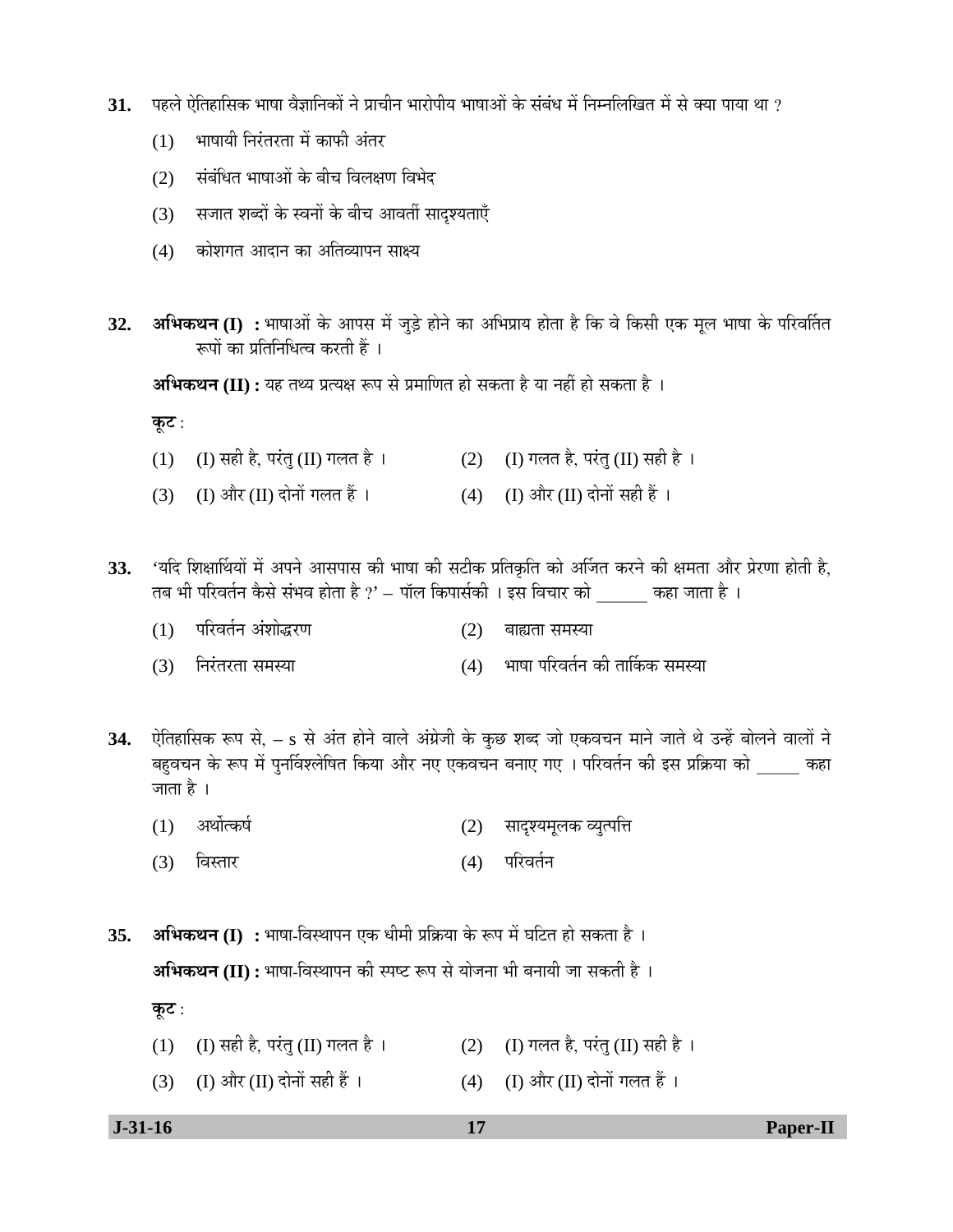**36.** Compound verbs which are commonly found in Indian languages today are due to the influence of

- (1) Tibeto Burman family
- (2) Austro-Asiatic family
- (3) Dravidian family
- (4) Indo Aryan family
- **37.** In syntactic change the following is a major mechanism
	- (1) metaphor (2) borrowing
	- (3) grammaticalization (4) analogy

**38. Assertion (I):** Ergativity is an important feature of some South Asian Languages. **Assertion (II) :** Some South Asian languages are classified as 'split-ergative' language. **Codes :** 

- (1) (I) is true, but (II) is false. (2) (I) is false, but (II) is true.
- (3) Both (I) and (II) are true.  $(4)$  Both (I) and (II) are false.

**39.** The 'Great Vowel Shift' in English is considered to be a result of

- (1) Push chain (2) Drag chain
- (3) Phonetic change (4) Phonemic change
- **40.** Match the following :

#### **List – I List – II**

- (a) Regularity of sound change (i) William Jones
- (b) The logical problem of change (ii) Neogrammarians
- (c) "Discovery of Sanskrit" (iii) Internal Reconstruction
- (d) Exceptional forms in a certain pattern of a (iv) Paul Kiparsky language once being regular and hence identifiable.

#### **Codes :**

|     | $\left( a\right)$ | (b)  | (c)   | (d)   |
|-----|-------------------|------|-------|-------|
| (1) | (iii)             | (i)  | (iv)  | (ii)  |
| (2) | (ii)              | (iv) | (i)   | (iii) |
| (3) | (iii)             | (ii) | (iv)  | (i)   |
| (4) | (i)               | (iv) | (iii) | (ii)  |

- 
- 
-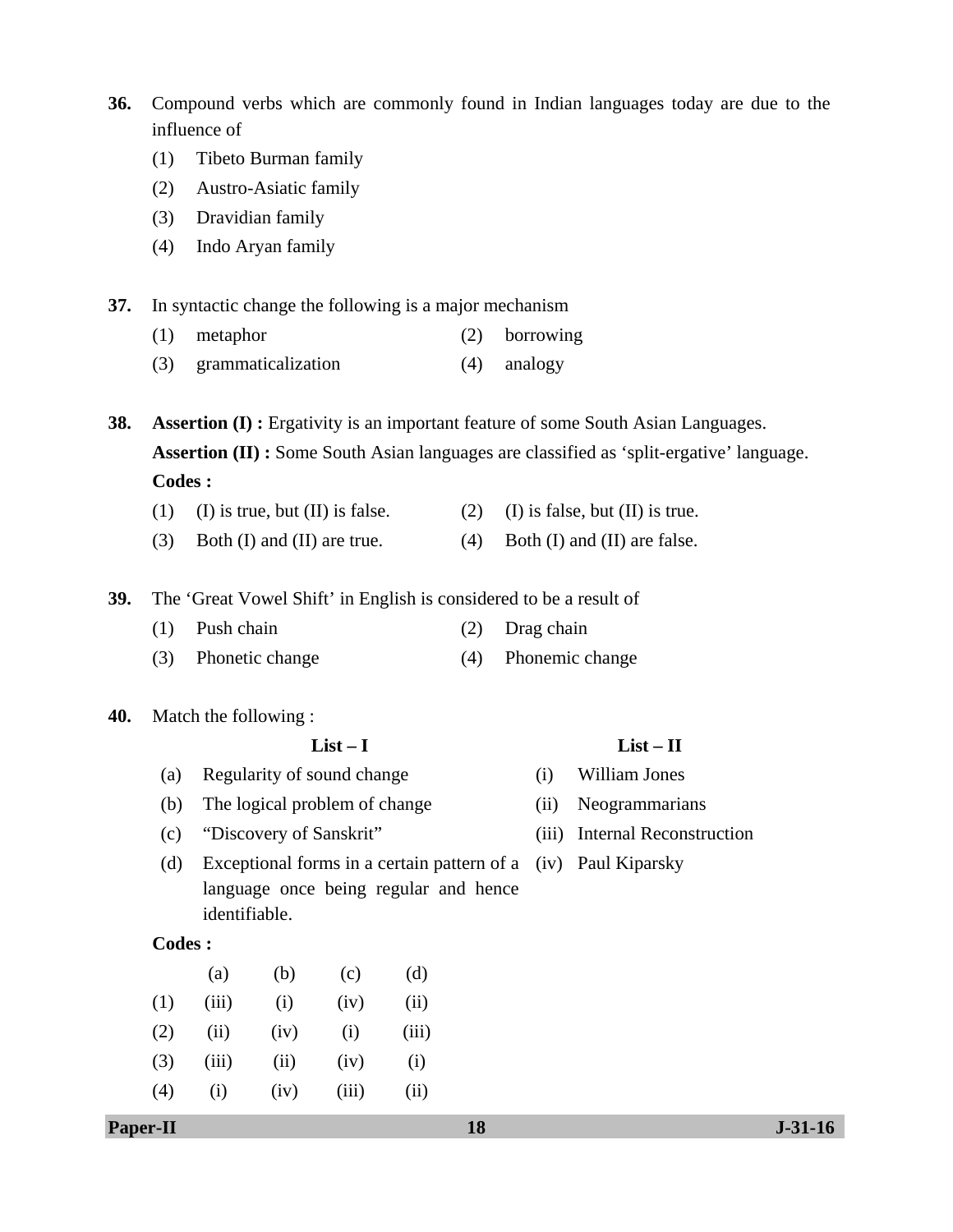|  | ${\bf 36.}$ संयुक्त क्रियाएँ जो आजकल भारतीय भाषाओं में आम तौर पर पायी जाती हैं, $\_$ |  |  |  |  | की वजह से हैं । |  |
|--|--------------------------------------------------------------------------------------|--|--|--|--|-----------------|--|
|--|--------------------------------------------------------------------------------------|--|--|--|--|-----------------|--|

- (1) तिब्बत-बर्मा परिवार (2) अस्ट्रोएशियाटिक परिवार
- (3) द्रविड़ परिवार (4) इंडो आर्यन परिवार
- 37. वाक्य-विन्यास परिवर्तन में निम्नलिखित में से कौन सा एक प्रमुख क्रियाविधि है ?
	- $(1)$  रूपक (2) आदान
	- (3) व्याकरणीकरण (4) सादृश्य

38. **अभिकथन (I) :** कर्तृता कुछ दक्षिण एशियाई भाषाओं का एक प्रमुख लक्षण है । **अभिकथन (II) :** कुछ दक्षिण एशियाई भाषाओं को 'विभाजन-कर्तृ' (स्प्लीट एर्गेटिव) भाषा के रूप में वर्गीकृत किया गया है ।

<u>कूट :</u>

- (1) (I) सही है, परंतु (II) गलत है ।  $(2)$  (I) गलत है, परंतु (II) सही है ।
- (3) (I) और (II) दोनों सही हैं ।  $(4)$  (I) और (II) दोनों गलत हैं ।

|  |  | 39. अंग्रेजी में 'वृहत स्वर परिवृत्ति' को |  | का परिणाम माना जाता है |  |
|--|--|-------------------------------------------|--|------------------------|--|
|--|--|-------------------------------------------|--|------------------------|--|

- $(1)$  आघात शृंखला  $(2)$  कर्षण शृंखला
- (3) स्वनिक परिवर्तन (4) स्वनिमिक परिवर्तन

# 40. **निम्नलिखित को सुमेलित करें**:

- $a.$  स्वन-परिवर्तन की नियमितता  $i.$  विलियम जोन्स
- b. ¯Ö׸ü¾ÖŸÖÔ®Ö Ûúß ŸÖÖÙÛúÛú ÃÖ´ÖõÖÖ ii. ®Ö¾Ö ¾ÖîµÖÖÛú¸üÞÖ
- $c.$  "संस्कृत की खोज"  $\overline{c}$  and  $\overline{c}$  iii.  $\overline{c}$  आंतरिक पुनर्निर्माण
- d. किसी भाषा के कतिपय पैटर्न में अपवादी रूप जो एक बार नियमित होने पर अभिज्ञेय हो जाता है

#### **कूट** :

|                   | a b c d |  |
|-------------------|---------|--|
| $(1)$ iii i iv ii |         |  |
| $(2)$ ii iv i iii |         |  |
| $(3)$ iii ii iv i |         |  |
| $(4)$ i iv iii ii |         |  |

# **ÃÖæ"Öß – I ÃÖæ"Öß – II**

- 
- 
- 
- $iv.$  पॉल किपार् को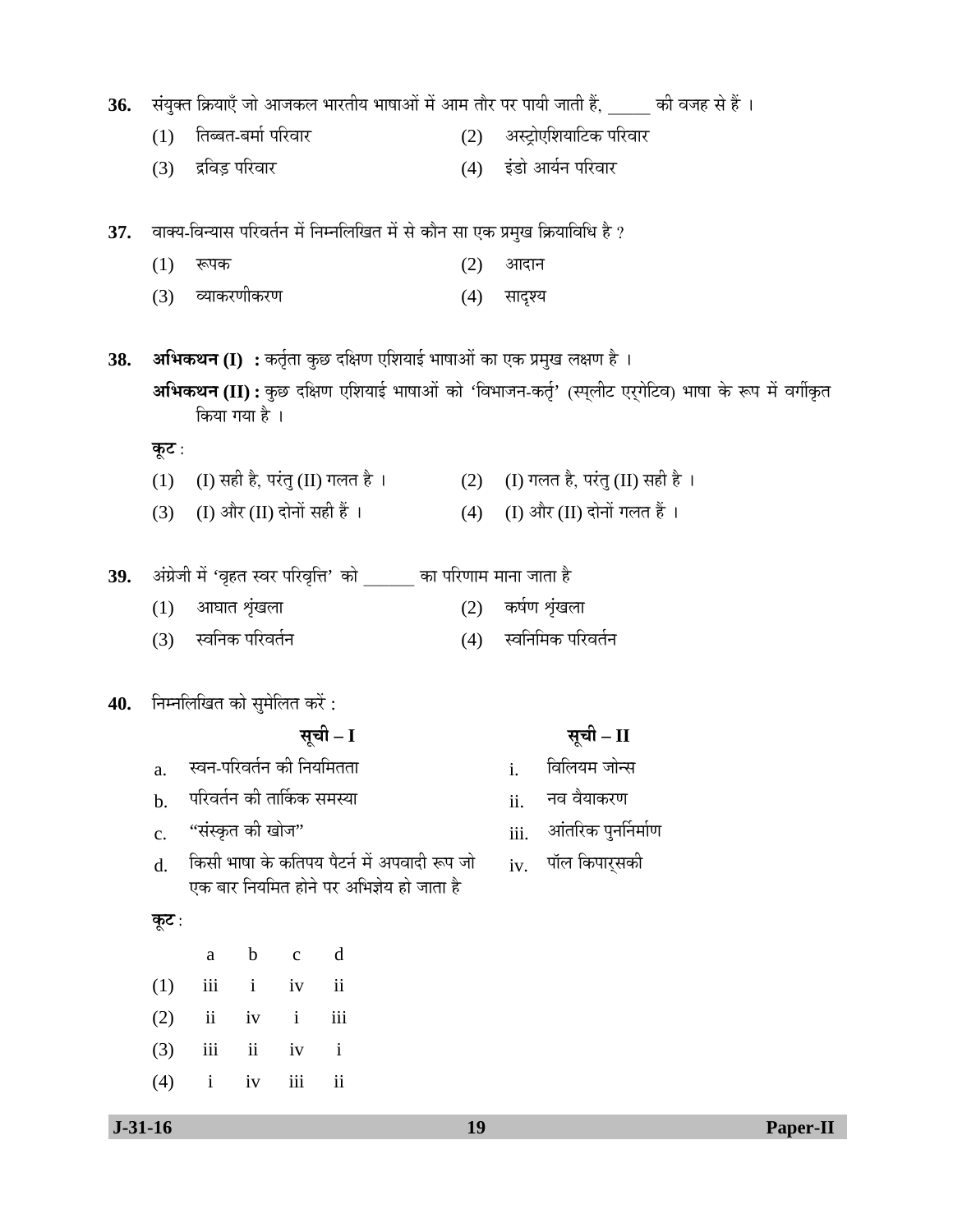- **41.** Techniques that learners employ when attempting to use target language for the purpose of communication are called
	- (1) Competence strategies (2) Training strategies
	- (3) Communicative strategies (4) Rehearsal strategies

**42. Assertion (I) :** Language awareness is used in the area of Educational Linguistics. **Assertion (II) :** Language awareness does not include meta linguistic awareness. **Codes :** 

- (1) Both (I) and (II) are true. (2) (I) is true, but (II) is false.
- (3) (I) is false, but (II) is true. (4) Both (I) and (II) are false.
- **43.** A language teaching approach which focuses on language functions and communicative competence is called
	- (1) Bilingual approach
	- (2) National approach
	- (3) Communicative functional approach
	- (4) Linguistic approach
- **44.** Match the following :

| $List-I$        |      |                              |       |      |       | $List - II$         |               |
|-----------------|------|------------------------------|-------|------|-------|---------------------|---------------|
| (a)             |      | Information processing model |       |      | (i)   | McLaughlin          |               |
| (b)             |      | Learning strategies          |       |      | (ii)  | Selinker            |               |
| (c)             |      | Input hypothesis             |       |      | (iii) | O'Malley and Chamot |               |
| (d)             |      | Interlanguage                |       |      |       | Krashen             |               |
| <b>Codes:</b>   |      |                              |       |      |       |                     |               |
|                 | (a)  | (b)                          | (c)   | (d)  |       |                     |               |
| (1)             | (i)  | (ii)                         | (iii) | (iv) |       |                     |               |
| (2)             | (i)  | (iii)                        | (iv)  | (ii) |       |                     |               |
| (3)             | (ii) | (iii)                        | (iv)  | (i)  |       |                     |               |
| (4)             | (i)  | (iv)                         | (iii) | (ii) |       |                     |               |
| <b>Paper-II</b> |      |                              |       |      | 20    |                     | $J - 31 - 16$ |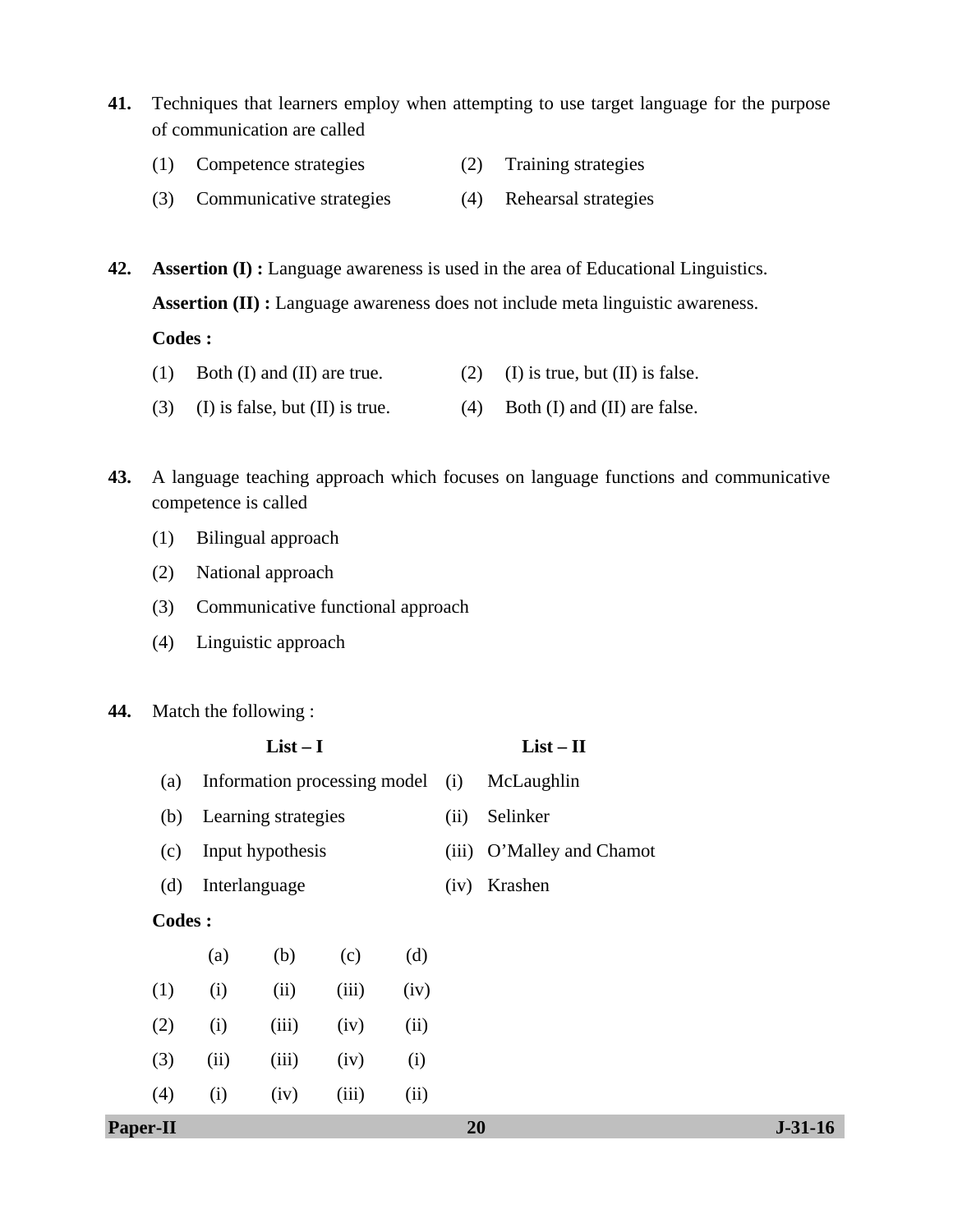- 41. तकनीक जिसका उपयोग शिक्षार्थी संप्रेषण के प्रयोजन से लक्षित भाषा का प्रयोग करने के दौरान करते हैं, कहलाती है ।
	- $(1)$  क्षमता युक्ति  $(2)$  प्रशिक्षण युक्ति
	- (3) संप्रेषणपरक युक्ति (4) पूर्वाभ्यास युक्ति

**42. अभिकथन (I) :** भाषायी जागरूकता का प्रयोग शैक्षणिक भाषा-विज्ञान के क्षेत्र में किया जाता है । **अभिकथन (II) :** भाषायी जागरूकता में अधिभाषायी जागरूकता शामिल नहीं होती है । **कूट** :

- (1) (I) और (II) दोनों सही हैं ।  $(2)$  (I) सही है, परंतु (II) गलत है ।
- (3) (I) गलत है, परंतु (II) सही है ।  $(4)$  (I) और (II) दोनों गलत हैं ।

43. भाषा शिक्षण दृष्टिकोण जो भाषा प्रकार्यों और संप्रेषण क्षमता पर जोर देता है \_\_\_\_\_ कहलाता है ।

- $(1)$  द्विभाषी दृष्टिकोण  $(2)$  राष्ट्रीय दृष्टिकोण
- $(3)$  संप्रेषणपरक कार्यात्मक दृष्टिकोण  $(4)$  भाषिक दृष्टिकोण

# 44. **निम्नलिखित को सुमेलित करें** :

|                |                     | सूची – I |                   |               | सूची – II                                           |
|----------------|---------------------|----------|-------------------|---------------|-----------------------------------------------------|
| a.             |                     |          |                   |               | सूचना प्रक्रमण मॉडल i.      मैक्लॉलिन (MacLaughlin) |
| $\mathbf{b}$ . | अधिगम युक्ति        |          |                   |               | ii. सेलिन्कर (Selinker)                             |
| $\mathbf{c}$ . |                     |          | निविष्ट प्रकल्पना |               | iii. ओमेली और चामोत (O'Malley and Chamot)           |
| $d_{\cdot}$    | अंतर्भाषा           |          |                   |               | iv. क्राशन (Krashen)                                |
| कूट :          |                     |          |                   |               |                                                     |
|                |                     |          | a b c d           |               |                                                     |
| (1)            | $i$ $ii$ $iii$ $iv$ |          |                   |               |                                                     |
| (2)            | i                   |          | iii iv ii         |               |                                                     |
| (3)            |                     |          | ii iii iv i       |               |                                                     |
| (4)            | $\mathbf{i}$        | iv       | iii               | $\mathbf{ii}$ |                                                     |
|                |                     |          |                   |               |                                                     |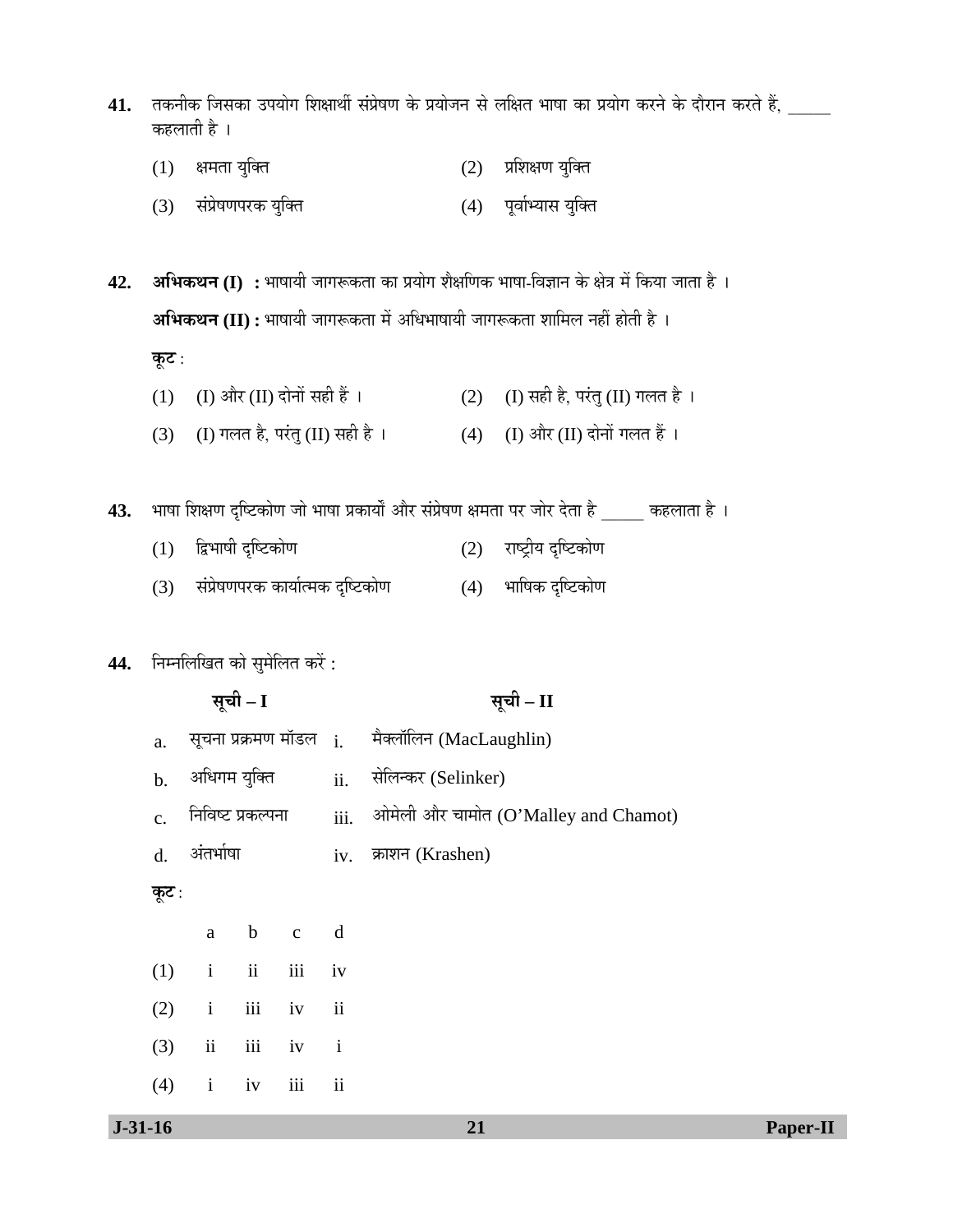- **45.** Language units which are subject to social or stylistic variation are called
	- (1) Compound variable (2) Complex variable
	- (3) Sociolinguistic variable (4) Unique variable

**46. Assertion (I) :** Elaborated code is said to be used in relatively formal, educated situations. **Assertion (II) :** Elaborated code is salient for its meaningfulness or extra linguistic context (such as gestures and shared beliefs).

**Codes :** 

(1) (I) is true, but (II) is false. (2) (I) is false, but (II) is true. (3) Both (I) and (II) are true.  $(4)$  Both (I) and (II) are false.

**47.** The concept of communicative competence in sociolinguistics is attributed to

- (1) M.A.K. Halliday (2) Dell Hymes
- (3) S. Pit Corder (4) Charles Ferguson

**48.** The process of standardization of language does not involve one of the following :

- (1) Codification of form (2) Elaboration of function
- (3) Word Order (4) Making the language prestigious

**49.** A term used to refer to a situation where two different varieties of a language co-occur throughout a speech community each with a distinct range of social functions is called

- (1) Hetroglossia (2) Sociolect
- (3) Dialect (4) Diglossia

**50.** A language variety formed by two mutually unintelligible speech communities attempting to communicate resulting is reduced grammatical structures, lexicon and sylintic range in called

- (1) Register (2) Pidgin
- (3) Dialect (4) Vernacular

**Paper-II 31-31-16**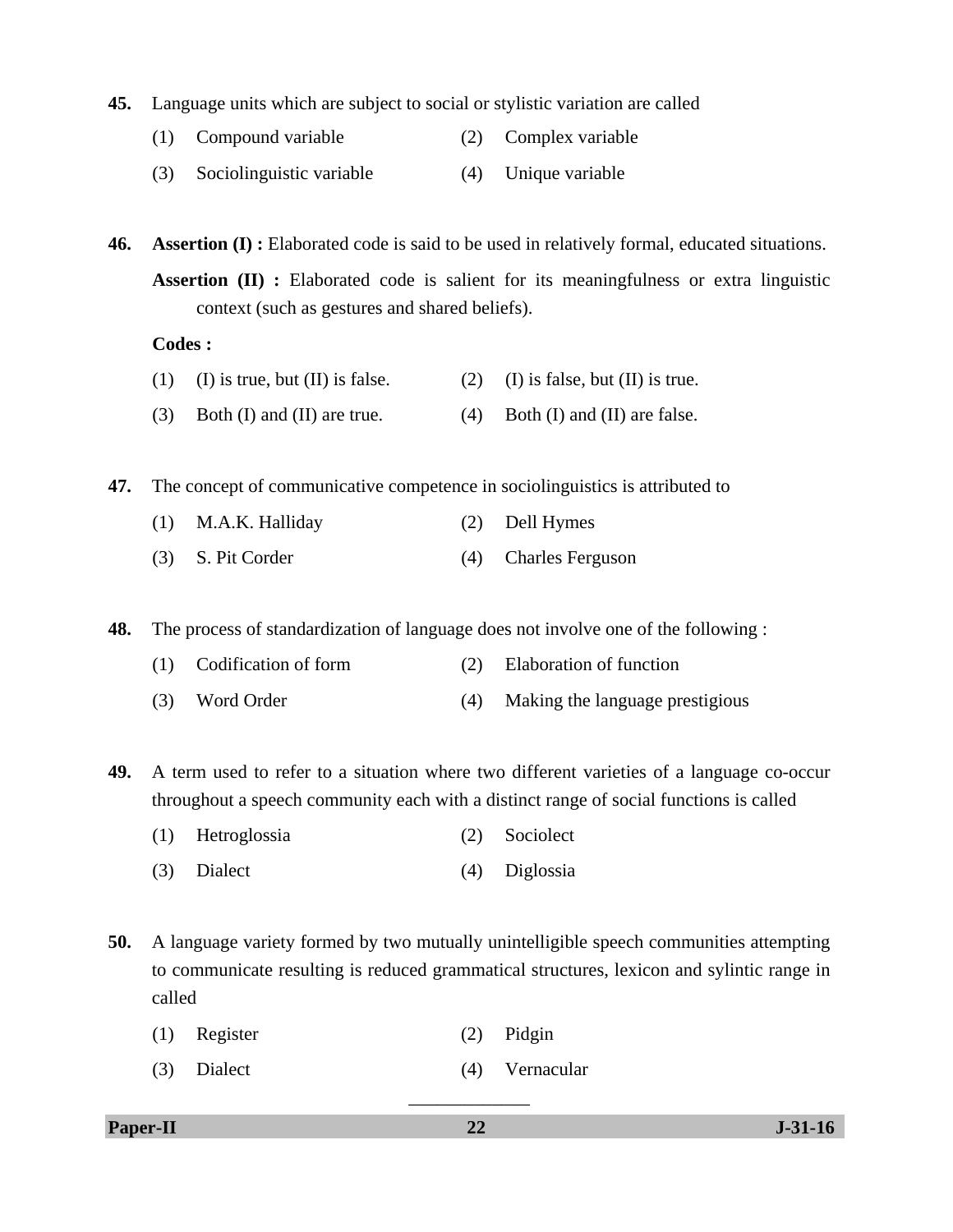**45.** भाषायी इकाइयाँ, जिनमें अधिकांशत: सामाजिक अथवा शैलीगत परिवर्त होते हैं, कहलाती हैं ।

- $(1)$  संयुक्त परिवर्त  $(2)$  सम्मिश्र परिवर्त
- (3) समाज-भाषायी परिवर्त (4) एकल परिवर्त
- 46. अभिकथन (I) : कहा जाता है कि विस्तृत कोड का प्रयोग सापेक्षिक रूप से रूपात्मक, व्यवहार परिस्थितियों में किया जाता है ।

<u>कूट :</u>

- (1) (I) सही है, परंतु (II) गलत है ।  $\qquad (2)$  (I) गलत है, परंतु (II) सही है ।
- (3) (I) और (II) दोनों सही हैं ।  $(4)$  (I) और (II) दोनों गलत हैं ।

47. समाज भाषा विज्ञान में संप्रेषण क्षमता की अवधारणा का प्रतिपादन ने किया था ।

- (1) ‹´Ö.‹.Ûêú. Æêü×»Ö›êü (2) ›êü»Ö ÆüÖ‡´ÃÖ
- (3) एस पिट कोर्डर (4) चार्ल्स फर्गुसन

48. भाषा के मानकीकरण की प्रक्रिया में निम्नलिखित में से कौन सा शामिल नहीं है ?

- $(1)$  रूप का कोडीकरण  $(2)$  कार्य विस्तारण
- $(3)$  शब्द क्रम  $(4)$  भाषा को प्रतिष्ठित बनाना
- 49. ऐसी परिस्थिति को इंगित करनेवाले पद को, जहाँ एक पूरे भाषा-भाषी समुदाय में दो प्रकार की भाषाएँ एक साथ पायी •जाती हैं और जिनमें से प्रत्येक का सामाजिक कार्य क्षेत्र भिन्न होता है, कहलाता है ।
	- (1) विषमभाषिता (2) समाजबोली
	- (3) बोली (4) द्विभाषारूपिता
- 50. दो भाषा-भाषी समुदाय द्वारा, जिनमें पारस्परिक बोधगम्यता नहीं होती है, आपसी सम्प्रेषण हेतु निर्मित भाषा प्रकार जिसमें व्याकरणिक संरचना, शब्द-वृत्त और शैलीगत रेंज घट जाता है <u>\_\_\_\_\_\_</u> कहलाता है ।
	- $(1)$  प्रयुक्ति  $(2)$  मिश्रित भाषा
	- (3) ²ÖÖê»Öß (4) ãÖÖ×®ÖÛú ³ÖÖÂÖÖ

 **J-31-16 23 Paper-II**

\_\_\_\_\_\_\_\_\_

**अभिकथन (II) :** विस्तृत कोड अपनी अर्थवत्ता अथवा इतर भाषायी संदर्भ (यथा अंग विक्षेप और साझी धारणा) के लिए विश्वासी है $\,$ ।